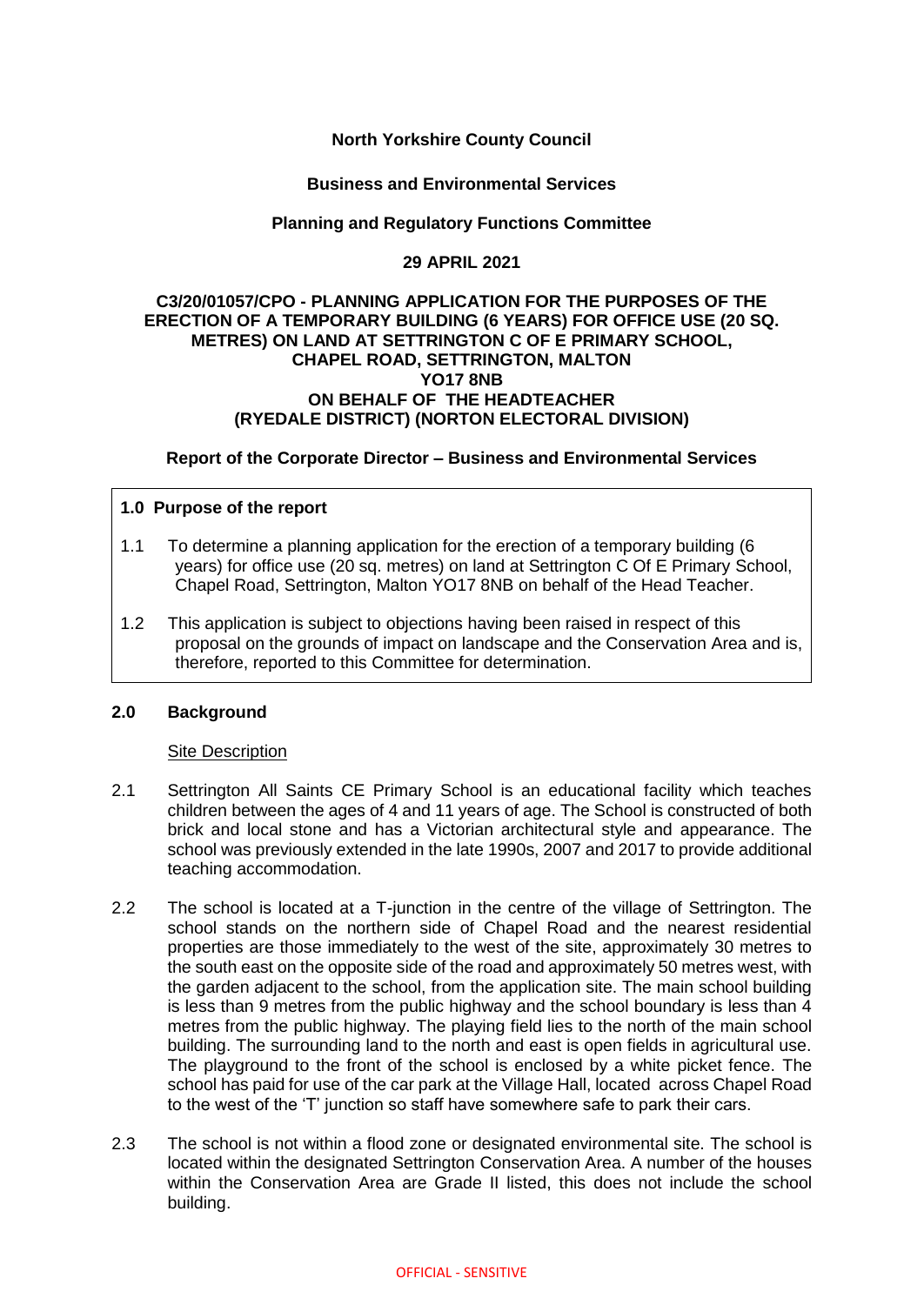2.4 A plan showing the application site is attached to this report.

### Planning History

- 2.5 The planning history relating to the proposed development site relevant to the determination of this application is as follows: -
	- C3/17/01217/CPO, 27 September 2017. Demolition of existing HORSA building (80m2) erection of single storey building (187m2) for purpose of classroom, kitchen and dining hall with 12no photovoltaic panels on south elevation, erection of canopy (26m2), erection of stone kiosk (5m2) creation of footpath, 4no external steps, relocation of 3no bins, installation of temporary classroom unit for the duration of the works (43m2) hard and soft landscaping (270m2). Granted 4 December 2017 and implemented.

### **3.0 The proposal**

- 3.1 Planning permission is sought for the erection of a temporary building (6 years) for office use (20 sq. metres) on land at Settrington C Of E Primary School, Chapel Road, Settrington, Malton YO17 8NB on behalf of the Headteacher.
- 3.2 Settrington Church of England Primary School was appointed as a Research School in 2017, and as such provides support for schools in the area. As a result of this appointment meetings are held at the school site for the benefit of associated schools. The number of pupils attending the school is growing so the requirements for space for the pupils and these meetings has resulted in a reduction of space for the administration staff and the Headteacher. The current capacity of the school is 63 pupils but currently the numbers are up to 80 pupils. Recent pupil additions have been through appeal or because the school has been advised by the Local Authority that they could lose the appeal. The school often overtakes their Published Admission Number, (PAN), in reception as by the time the school has taken siblings of existing pupils from the catchment area the PAN is exceeded.
- 3.3 The proposal is to provide a new office building at the front of the school which will be used to host 'Research School' meetings and events and will also provide a facility for the Headteacher to hold consultations with parents. The wooden horses and artificial grass, currently occupying the space, will be moved prior to the installation of the proposed office. Considering the site as a whole there is no other location available for the proposed development. The field to the rear of the school is rented and not owned by the school. The area to the west of the school needs to be left clear as it is the access route for emergency services in case of fire in the kitchen building at the back of the school. The area to the east at the rear of the school is under power lines and is a key part of the children's play area as it is a football pitch.
- 3.4 During the previous development at the school, which was for a classroom rebuild and new kitchen in a new building to the rear of the school, a temporary Early Years classroom was erected at the front of the school, this was in place for 24 weeks while the new development was built. The proposed new office would be sited in the same position, in the south east part of the school site separate to the main school building, but would have a reduced footprint compared to the previous Early Years classroom, the new office would be 3.34 metres by 5.88 metres giving a total of 19.64 metres squared, which is approximately a third of the size of the previous temporary building.
- 3.5 The building is proposed to be constructed from sustainable timber and placed on LABC approved concrete plinths as a foundation so no excavation will be required, this will ensure that, if required, the building can be removed in one piece without any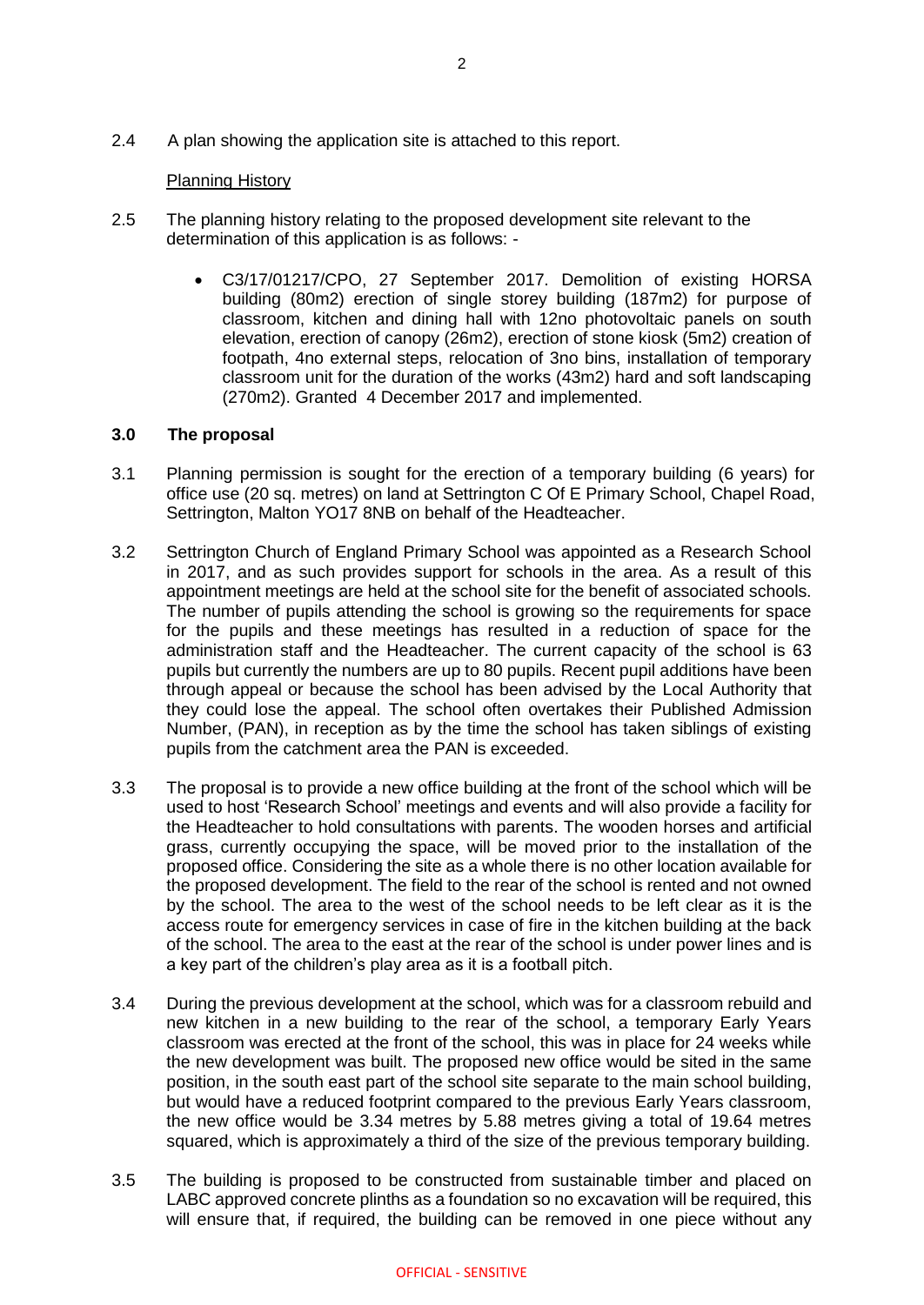lasting impact on the playground tarmac where it was sited. The walls are proposed to be made of solid timber engineered logs treated with weatherproof Osmo oil (light or dark oak stain) and the roof made up of shingle bitumen tiles, triple layered over weatherproof membrane on 24mm OSB. The windows are proposed to be double glazed units with painted wooden frames and the unit would have a wooden stable door. The lighting in the building would be in the form of a PIR operated LED strip lighting and no toilet facilities are proposed to be provided in the building. The opening times for the building would align with the school opening times of 8:15 in the morning until 16:15 in the afternoon on weekdays only. Due to the size of the building it is expected that the maximum number of people at any meeting will be no more than six. Any external parties attending these meetings will be able to park in the Village Hall car park across the road from the school, which the school has paid for the use of, and so there will be no impact on the public highway.

- 3.6 The north and south elevations are proposed to be 3.34 metres long and the east and west 5.88 metres long. The highest point of the roof would be 3.10 metres, with a width of 3.70 metres. The eastern wall would be near the eastern boundary fence of the school and would not include a window, the southern wall would be near the southern boundary fence and would include a window, the western wall would face into the playground at the front of the school with a window and a 1.43 metre covered entry point recessed into the building. The northern wall would be nearest the school building with a 1.0 metre recessed entry point under a covered canopy which includes the stable door into the unit.
- 3.7 Settrington School is situated within the Settrington Conservation Area and the design statement states that the office has been designed to fit sympathetically within its rural location. There are several examples of ancillary timber buildings around the village. The removable plinth foundations would be placed directly onto the existing tarmac yard. All door/window frames would be painted to match the school's existing paintwork. High quality roof shingles will produce a tiled effect. The walls would be constructed from sustainably sourced, engineered spruce timber logs which would be oak stained.

#### **4.0 Consultations**

The consultee responses summarised within this section of the report relate to responses to consultation undertaken on the 29 October 2020.

- 4.1 **Settrington Parish Council -** responded on 16 November 2020 and stated that they had no objection to the proposal.
- 4.2 **Ryedale District Council (Planning) –** responded on 19 November 2020 stating that *'the School is within Settrington Conservation Area, the School is a very characterful 19th century building and makes a significant positive contribution to the Conservation Area and could be described as a Non Designated Heritage Asset. It is situated in a prominent position close to the road but also visually end stopping a 'T' junction giving both long and clear and public views, it has a balanced appearance and is single storey. The character of the Conservation Area is predominantly a rural village set in a wider agricultural landscape. It features predominantly domestic buildings to include stone built cottages and houses. The Conservation Area does feature timber buildings however these are traditionally constructed ancillary domestic outbuildings set in secondary/tertiary locations within domestic curtilages. They are generally unheated and without power.*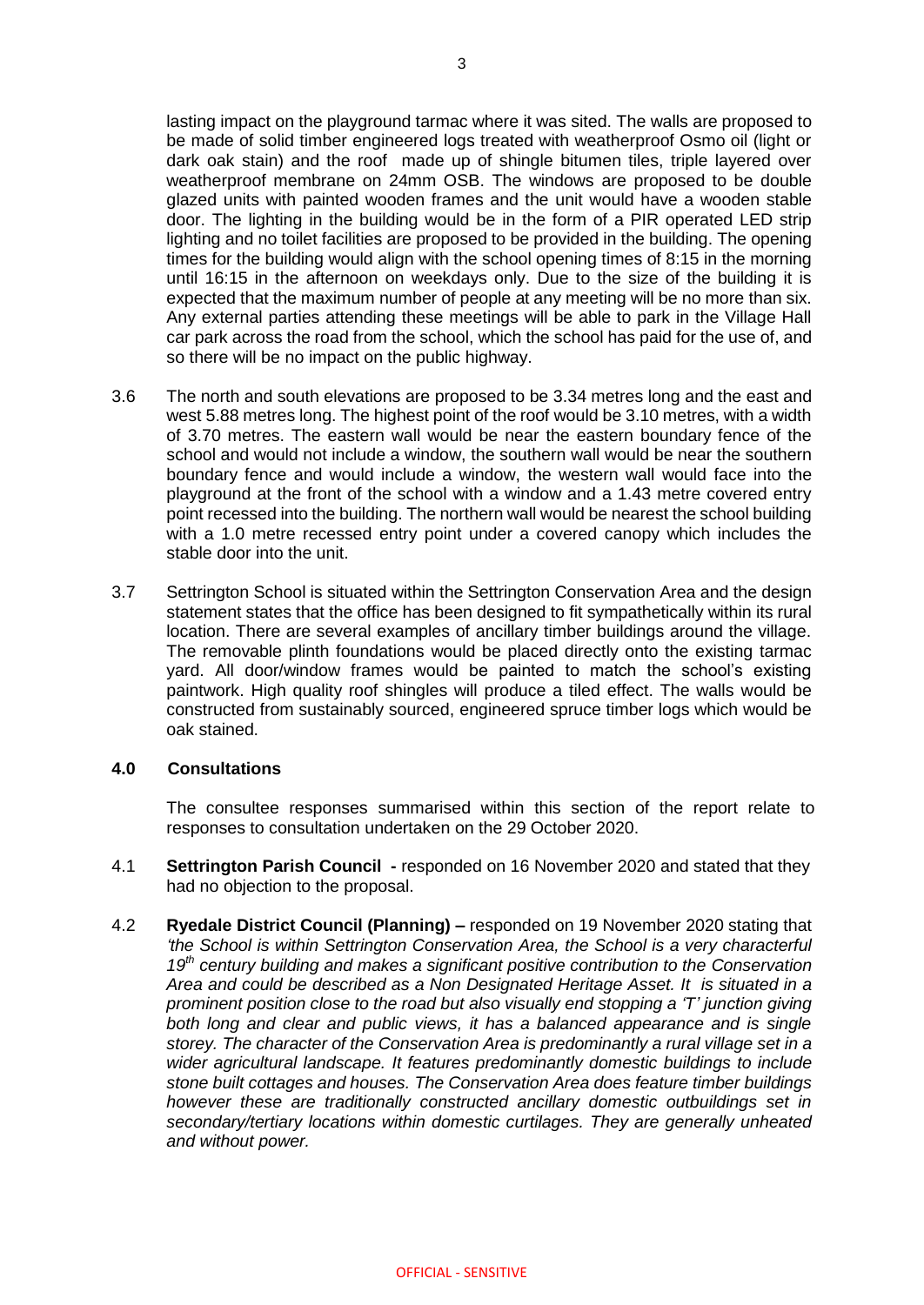- 4.3 *The siting of the cabin is in a very prominent position and will be clearly viewed from public areas. It will create a visual distraction and result in a cluttered and alien appearance. It will create a discordant and intrusive feature in front of the balanced distinctive single storey building. The proposed development will neither preserve or enhance the conservation area and will cause harm to the designated heritage asset and also to the setting of the non-designated heritage asset.'*
- 4.4 '*Due to the prominent position of the proposed structure the degree of harm caused is on the mid/high point of less than substantial. According to the paragraph 193 of the NPPF 'When considering the impact of a proposed development on the significance of a designated heritage asset, great weight should be given to the asset's conservation (and the more important the asset, the greater the weight should be). This is irrespective of whether any potential harm amounts to substantial harm, total loss or less than substantial harm to its significance. Paragraph 194 states 'Any harm to, or loss of, the significance of a designated heritage asset (from its alteration or destruction, or from development within its setting), should require clear and convincing justification.' Paragraph 196 states 'Where a development proposal will lead to less than substantial harm to the designation of the designated asset, this*  harm should be weighed against the public benefits of the proposal including, where *appropriate, securing its optimum viable use.' In conclusion, no heritage benefit has been justified or identified in this application and harm is caused to the Conservation Area. The District Council has strong objection to the siting of this cabin in this prominent position. Every effort should be made to site the building in a less prominent location.'*
- 4.5 **Ryedale - Conservation Officer** at the time of writing this report no direct response had been received as comments in relation to the Conservation Area were provided as part of the Planning Officer's response.
- 4.6 **NYCC Heritage - Principal Landscape Architect** response was received on 9 November 2020. Concerned with the application because it is likely to affect local character and setting of the Conservation Area:
	- *this is a sensitive village within Settrington Conservation Area;*
	- *the building is not in-keeping with local building style;*
	- *the building is located at the front of the school off Chapel Road, in a visible location opposite the junction with Back Lane;*
	- *there is no natural screening of the site. There is limited space and separation from the frontage boundary;*
	- *the building is located within an existing hard play area on an already constrained school site. There is no information to explain how the external hard play and remaining use of the area would be affected, to demonstrate good design (external area guidelines as BB103).*
- 4.7 The Landscape comments were provided to the agent who responded to the points raised by stating:
	- *1) there are several timber buildings fronting the road in Settrington which have been part of the village for years;*
	- *2) there are no objections or comments from the locality;*
	- *3) the application is for a temporary building;*
	- *4) during construction of an additional classroom block, a larger temporary building, which had planning approval, was erected in the same position, but much closer to the southern boundary, the eastern boundary and the main school building,*
	- *5) the building referred to in 4) was a portacabin style of building not at all in keeping with its surroundings;*
	- *6) the original suggestion from NYCC to solve the need for more space was that a shepherd's hut could be installed; this was rejected as it would not have been large enough for the proposed uses and would have been prohibitively expensive;*
	- *7) based on the recommendation in 6) we have sourced a more suitable alternative but in a similar style to that suggested;*
	- *8) the school is setting out to resolve the issue of a lack of inside space. The area proposed for the new building is little used for play as it is immediately outside the*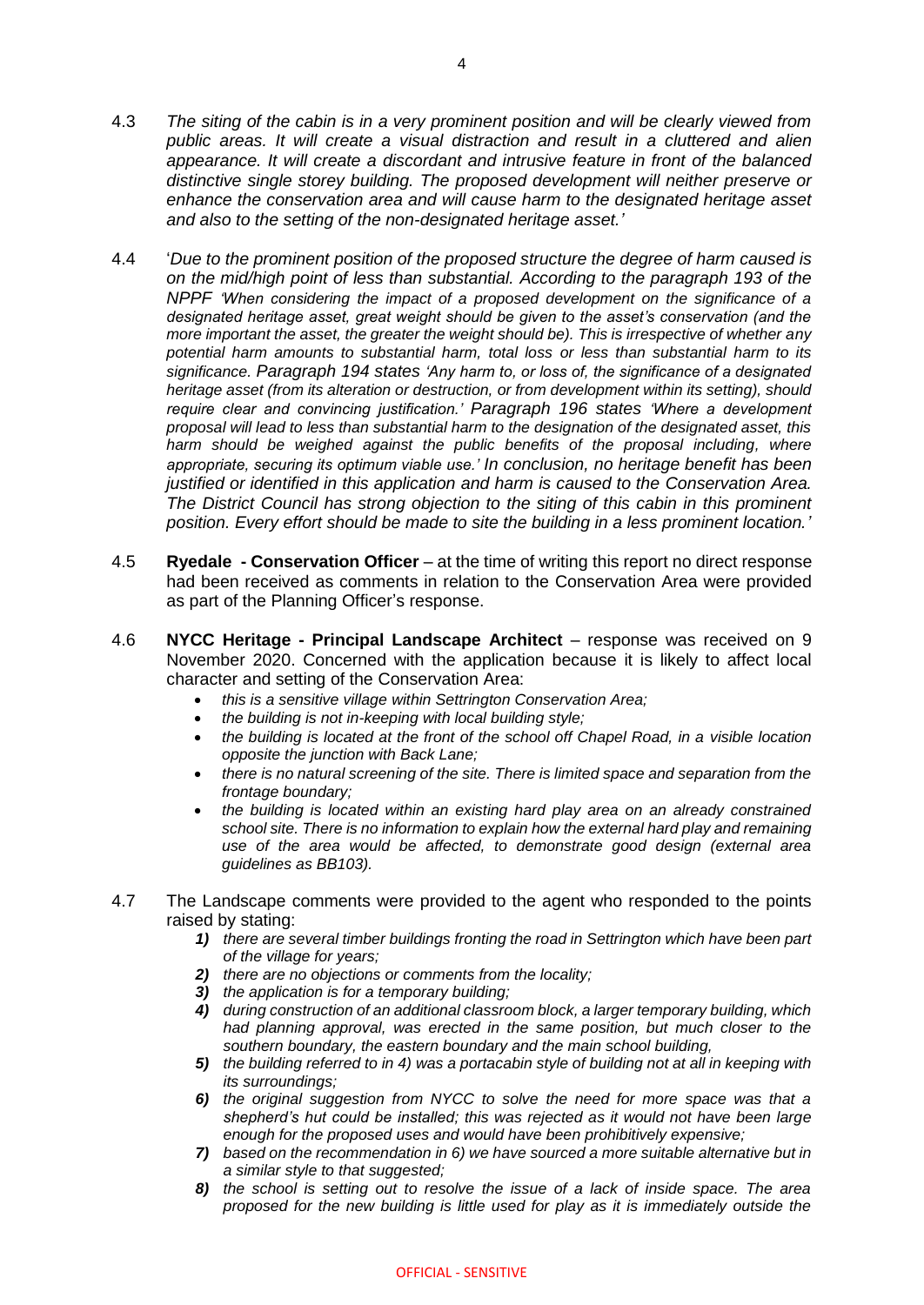*school office and is an access route to the rest of the outdoor play areas (which include hard surface areas as well as Astro-turfed pitch). There is a large playing field to the rear of the building as shown on the location plan. In addition, the school benefits from the village hall, playing area, tennis courts and cricket field just across the road which are used extensively for school activities (including school plays, after school activities eg football/tennis/cricket). The play horses currently on the proposed site will be relocated closer to the Early Years department; these children being those who most commonly use them. Outside space will be minimally impacted; however, internal space will be significantly increased.'*

- 4.8 The agent's comments were provided to the Landscape Architect who responded with *'There is possibly a wider architectural/conservation area question in relation to some of the points raised which goes outside the issue of landscape and setting. However, in relation to landscape and external use of the school area I have the following comments to the points raised:*
	- *Points 4 + 5) – the purpose of the previous temporary building was to facilitate the construction of new classroom elsewhere on the site. This application is not for that purpose with the same justification for temporary use. My concern is that this is not a temporary use with a solution, that the development is unsightly, is in a prominent location and not screened, that the development will become permanent without a solution being found.*
	- *Point 8) – Notwithstanding the points 4 + 5 above, the area of the application is currently used for hard play by the school. This is seen in the application photos and on google street view photos. There are government guidelines on the area of space recommended for external hard/soft play and social areas (BB103). The school should demonstrate that these guidelines are being met or that alternative provision is made, where reasonable and possible, particularly where an application is likely to impact on existing use.'*
- 4.9 The above comments were provide to the agent who responded asking if there was a possible solution or any mitigation the school could provide to deal with the issues raised by the Landscape Architect. The Landscape Architect responded that they did not have a solution, '*there is only approximately 3 metres between the school and the frontage fence. The proposed shed is forward of the building line and will be difficult to screen without affecting the existing play/circulation space, existing boundary fence and setting of the road frontage. The school could perhaps consider other locations in a less visible position (not on the road frontage/not within existing active play space)'*
- 4.10 The agent and school were made aware of the Landscape comments and have stated that there is no alternative location available for the proposed development on the school site as explained in paragraph 3.3 above.
- 4.11 **NYCC Heritage - Ecology**  at the time of writing this report no response had been received.
- 4.12 **NYCC Heritage – Archaeology** response was received on 29 October 2020. They stated: **'***The heritage statement submitted with the proposal states that the proposed building would be set on concrete pads lain on the existing tarmac surface. There will therefore be no ground disturbance and no impact on archaeological deposits should they be present. Therefore I have no objection to the proposal and have no further comments to make.'*
- 4.13 **Historic England** response was received on 10 November 2020 and they stated they did not wish to offer any comments but suggested that the views of the specialist conservation and archaeological advisers.
- 4.14 **Sport England –** response was received on 23 December 2020 stating that the application did not fall within their statutory remit so have not provided a detailed response.

### **Notifications**

#### OFFICIAL - SENSITIVE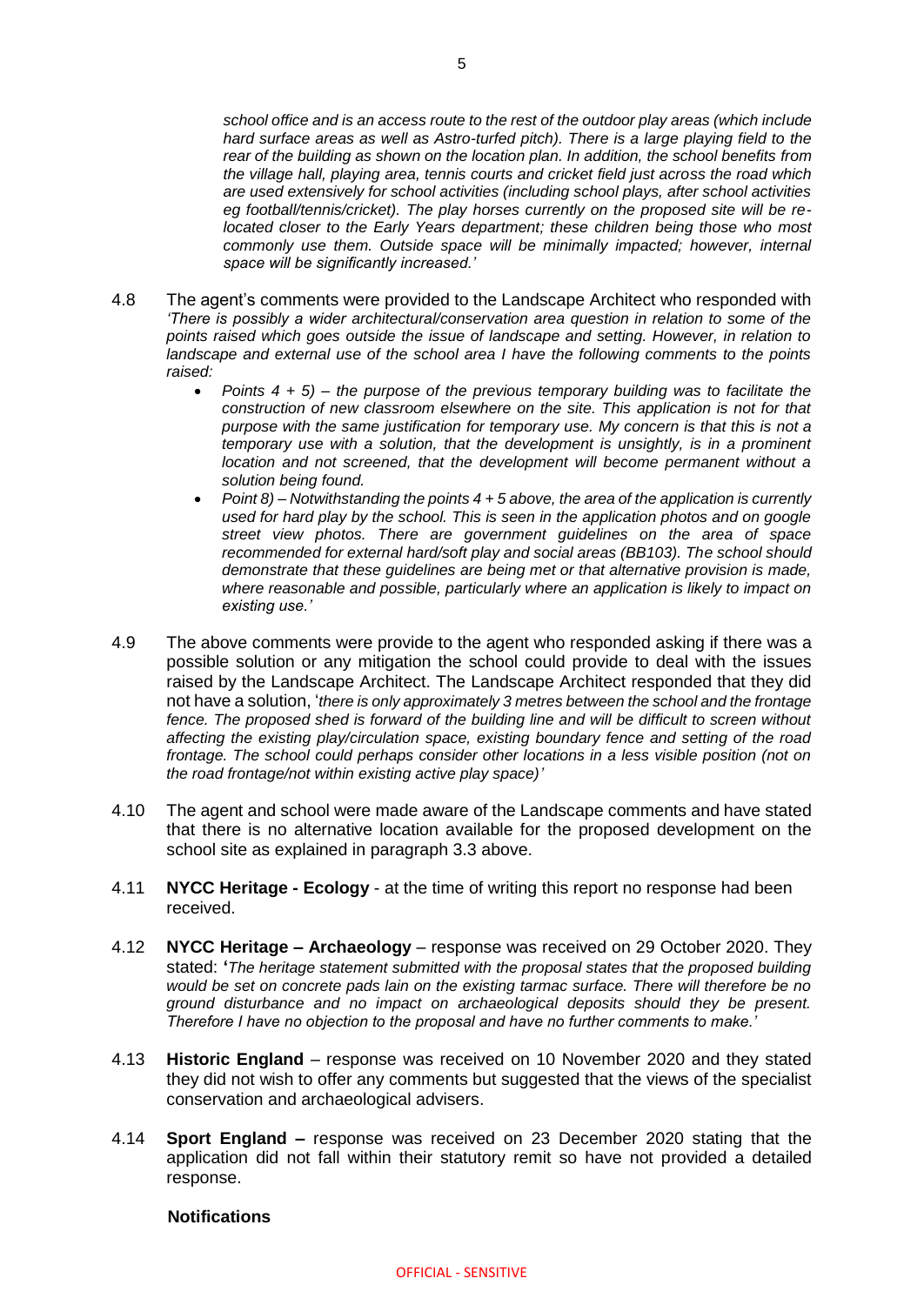### 4.15 **County Cllr. Keane Duncan** was notified on 29 October 2020.

#### **5.0 Advertisement and representations**

- 5.1 This application has been advertised by means of 2 Site Notices posted on 29 October 2020 (responses to which expired on 19 November 2020). The Site Notices were posted in the following locations: next to each of the 2 entrance gates in the picket fence at the front of the school. A Press Notice appeared in the Malton Gazette & Herald on 4 November 2020 (responses to which expired on 25 November 2020).
- 5.2 Neighbour Notification letters were sent on 29 October 2020 and the period in which to make representations expired on 29 October 2020. The following properties received a neighbour notification letter:
	- Half Century Cottage, 50 Back Lane, Settrington, Malton. YO17 8NP;
	- School Cottage, 16 Chapel Road, Settrington, Malton. YO17 8NB;
	- School House, 15 Chapel Road, Settrington, Malton. YO17 8NB;
- 5.3 A total of two letters of representation have been received one supporting the application and one raising objections on the grounds of:-
	- The school is in the centre of the Settrington Conservation Area and is one of the jewels in Settrington's crown. To allow the building of a log cabin on the playground at the front of the school, highly visible from the main road would detract significantly from the visual attractiveness of the school so object to the proposal.
	- The proposed building is totally alien to the local vernacular of the Settrington area which is typified by well-spaced out stone buildings with clay-pantiled roofs. Am unaware of any similar habitable timber buildings in the Conservation Area. The proposal would have a detrimental effect on the setting of the school as well as setting a dangerous precedent for future development in the village.
	- It is proposed to site the new building on the playground and the children's play equipment would need to be removed.
	- The supporting statement cites reasons for the new building as the need to have additional space for administration and room to hold meetings. Could consideration be given to the greater use of the village hall, on the opposite side of the road that is less than 10 metres from the school, or sited elsewhere in the school grounds.
	- The importation of a timber cabin from Finland is not considered sustainable.
	- There has been no mention of the installation of the utilities required for the proposed development.
	- The proposal is for a temporary building, often temporary buildings become semi-permanent.
- 5.4 The letter of support is on the grounds of:-
	- The inside space at the school is stretched to the limit and more pupils are being enrolled. Due to the lack of space support classes are being held standing up in the corridors immediately outside the children's toilets;
	- Some administrative staff are having to work with laptops on their knees due to lack of office space;
	- The current proposal is temporary giving time for a permanent solution to be identified;
	- The school is a 'Research School' and as such has a duty to deliver training for neighbouring schools which needs to be hosted on site, this causes upheaval and disruption to the normal running of the school due to lack of appropriate space;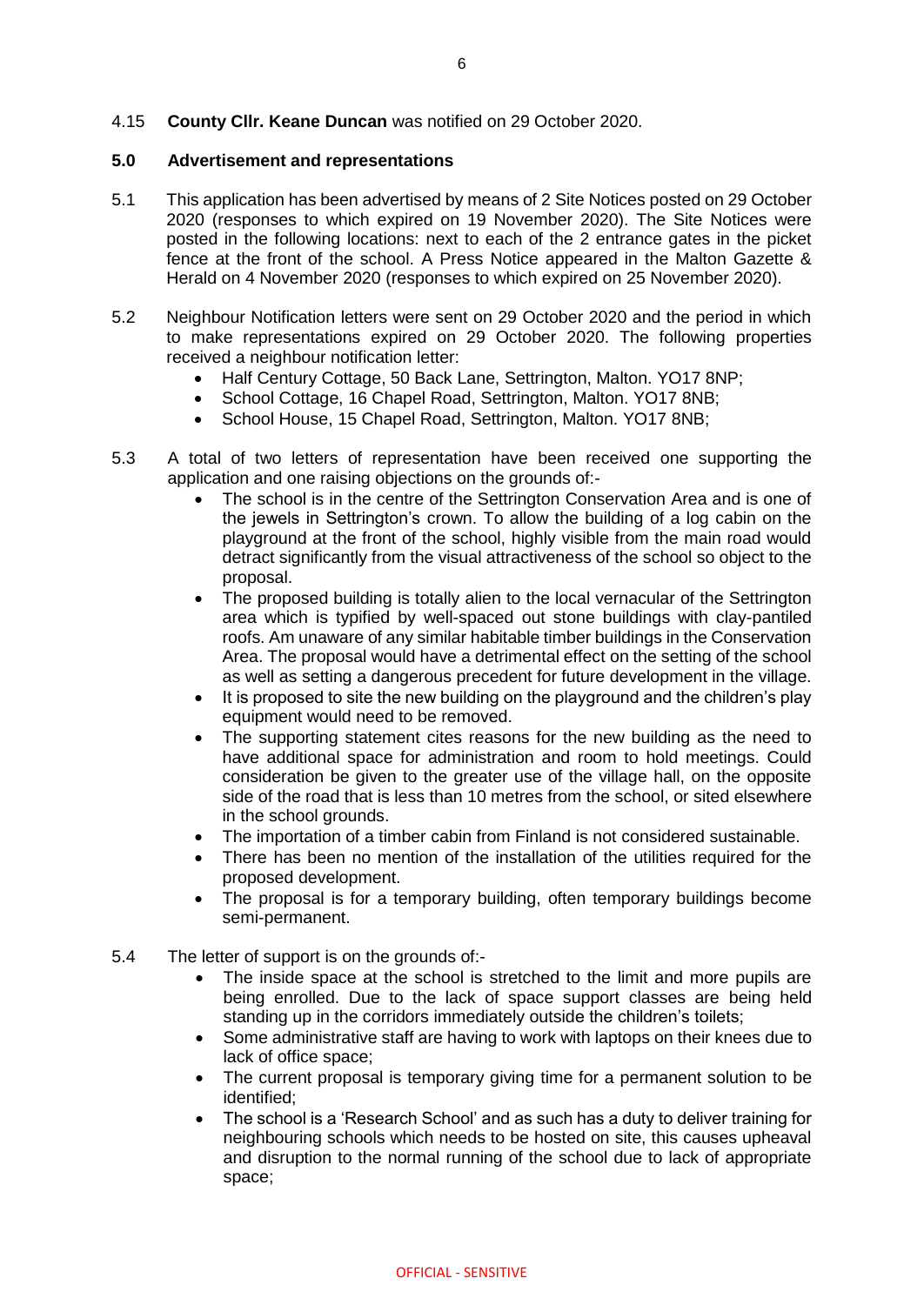- The proposed timber building is an economic and practical solution and more attractive than the portacabin which was recently approved as a temporary building while the new Early Years department was erected.
- The proposed building is not directly in keeping with village architecture, but shares many features of ancillary agricultural buildings such as stables and fits within its rural location.

## **6.0 Planning policy and guidance**

### The *Development Plan*

- 6.1 Section 38(6) of the Planning and Compulsory Purchase Act 2004 requires that all planning authorities must determine each planning application in accordance with the planning policies that comprise the Development Plan unless material considerations indicate otherwise. In this instance, therefore, the *Development Plan* consists of policies contained within a number of planning documents. These documents include:
	- any extant planning policies contained within Plan(s) adopted by the County and District (or Borough) Councils *'saved'* under direction of the Secretary of State; and,
	- any planning policies contained within *Development Plan* Documents adopted under the Local Development Framework regime.
- 6.2 The *Development Plan* for the determination of this particular application comprises the following:
	- The extant policies of the Ryedale Plan- Local Plan Strategy (2013);
- 6.3 It is worth noting that The Ryedale Local Plan Strategy is currently under periodic review but the policies in the adopted 2013 Local Plan are extant and applicable when considering development proposals. The Ryedale Local Plan Strategy (adopted 2013) has particular relevance in the determination of this application and the policies most relevant include:
	- SP1 General Location of Development and Settlement Hierarchy;
	- SP11 Community Facilities and Services;
	- SP12 Heritage;
	- SP13 Landscapes;
	- SP16 Design:
	- SP19 Presumption in Favour of Sustainable Development;
	- SP20 Generic Development Management Issues.
- 6.4 Policy SP1: 'General Location of Development and Settlement Hierarchy' states that Ryedale's future development requirements will be distributed and accommodated in line with a hierarchy of settlements which include Principal Town; Local Service Centres (Market Towns); Local Service Centres (Service Villages) and all other villages, hamlets and in the open countryside. Settrington comes under the heading of 'other villages' and for 'other villages' Policy SP1 states: *'In all other villages, hamlets and in the open countryside development will be restricted to that:*
	- *Which is necessary to support a sustainable, vibrant and healthy rural economy and communities, or*
	- *Which can be justified in order to secure significant improvements to the environment or conservation of significant heritage assets in accordance with the National Enabling Development Policy and Policy SP12 pf this Plan, or*
	- *Which is justified through the Neighbourhood Planning process.*

Policy SP1 is a strategic policy which provides a breakdown of the settlement hierarchy in the Ryedale District and the development requirements for each type of settlement identified. Paragraph 20 in Chapter 3 (Plan-making) of the NPPF states *'Strategic policies should set out an overall strategy for the pattern, scale and quality of development, and make sufficient provision for:*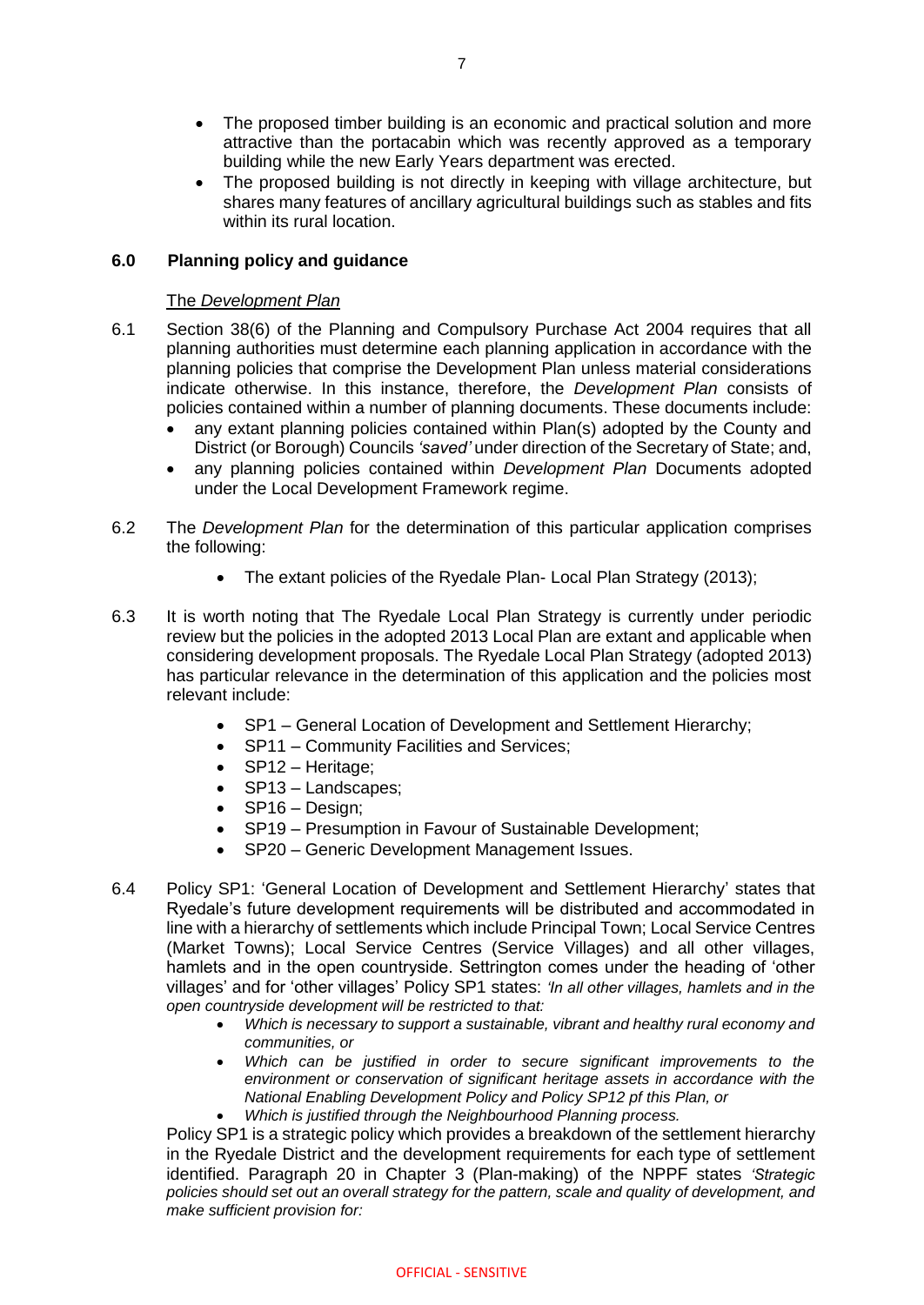*d) Conservation and enhancement of the natural, built and historic environment, including*  landscapes and green infrastructure, and planning measures to address climate change *mitigation and adaptation.*

Therefore as Policy SP1 is a strategic policy which complies with the above paragraph full weight should be applied to this policy.

- 6.5 Policy SP11: 'Community Facilities and Services' states that proposals will be supported in service villages and other villages where *'Expansion and improvements to existing facilities in or outside development limits, provision of new facilities – within development limits, conversion of existing buildings outside of development limits or new provision outside of development limits where the facility is needed to serve the local area and could not be provided within development limits'.* NPPF Chapter 8 (Promoting healthy and safe communities) paragraph 92 adds weight to this policy and states that planning decisions should aim to *'ensure that established shops, facilities and services are able to develop and modernise, and are retained for the benefit of the community.'* Therefore, full weight should be applied to this policy.
- 6.6 Part of Policy SP12: 'Heritage' states *'Designated historic assets and their settings, including Listed Buildings, Conservation Areas, Scheduled Monuments and Registered Parks and Gardens will be conserved and where appropriate, enhanced. Development proposals which would result in substantial harm to or total loss of the significance of a designated heritage asset or to the archaeological significance of the Vale of Pickering will be resisted unless wholly exceptional circumstances can be demonstrated. Proposals which would result in less substantial harm will only be agreed where the public benefit of the proposal is considered to outweigh the harm and the extent of harm to the asset. In considering and negotiating development proposals, the Council will seek to protect other features of local historic value and interest throughout Ryedale having regard to the scale of any harm or loss and the significance of the heritage asset'* This policy reflects national policy in the NPPF so full weight should be applied to this policy.
- 6.7 The Landscape Character section of Policy SP13: Landscapes states '*Development proposals should contribute to the protection and enhancement of distinctive elements of landscape character that are the result of historical and cultural influences, natural features and aesthetic qualities including:* 
	- *The distribution and form of settlements and buildings in their landscape setting*
	- *The character of individual settlements, including building styles and materials*
	- *The pattern and presence of distinctive landscape features and natural elements (including field boundaries, woodland, habitat types, landforms, topography and watercourses)*
	- *Visually sensitive skylines, hill and valley sides*
	- *The ambience of the area, including nocturnal character, level and type of activity and tranquillity, sense of enclosure/exposure*

*The Council will work with landowners and statutory agencies to encourage land management practises that will protect and reinforce landscape character across the District and proposals which seek to restore areas of degraded landscape or individual landscape elements will be supported.'* The Policy SP13 accords with the NPPF so full weight should be afforded to this policy.

- 6.8 Policy SP16: Design states: *'Development proposals will be expected to create high quality durable places that are accessible, well integrated with their surroundings and which:*
	- *Reinforce local distinctiveness*
	- *Provide a well-connected public realm which is accessible and useable by all, safe and easily navigated*
	- *Protect amenity and promote well-being*

Additionally, the policy, to reinforce local distinctiveness, seeks to ensure that the scale, layout, location and siting of the proposed development respects the context of its surroundings.*.* This policy reflects national policy in the NPPF and so full weight should be afforded to this policy.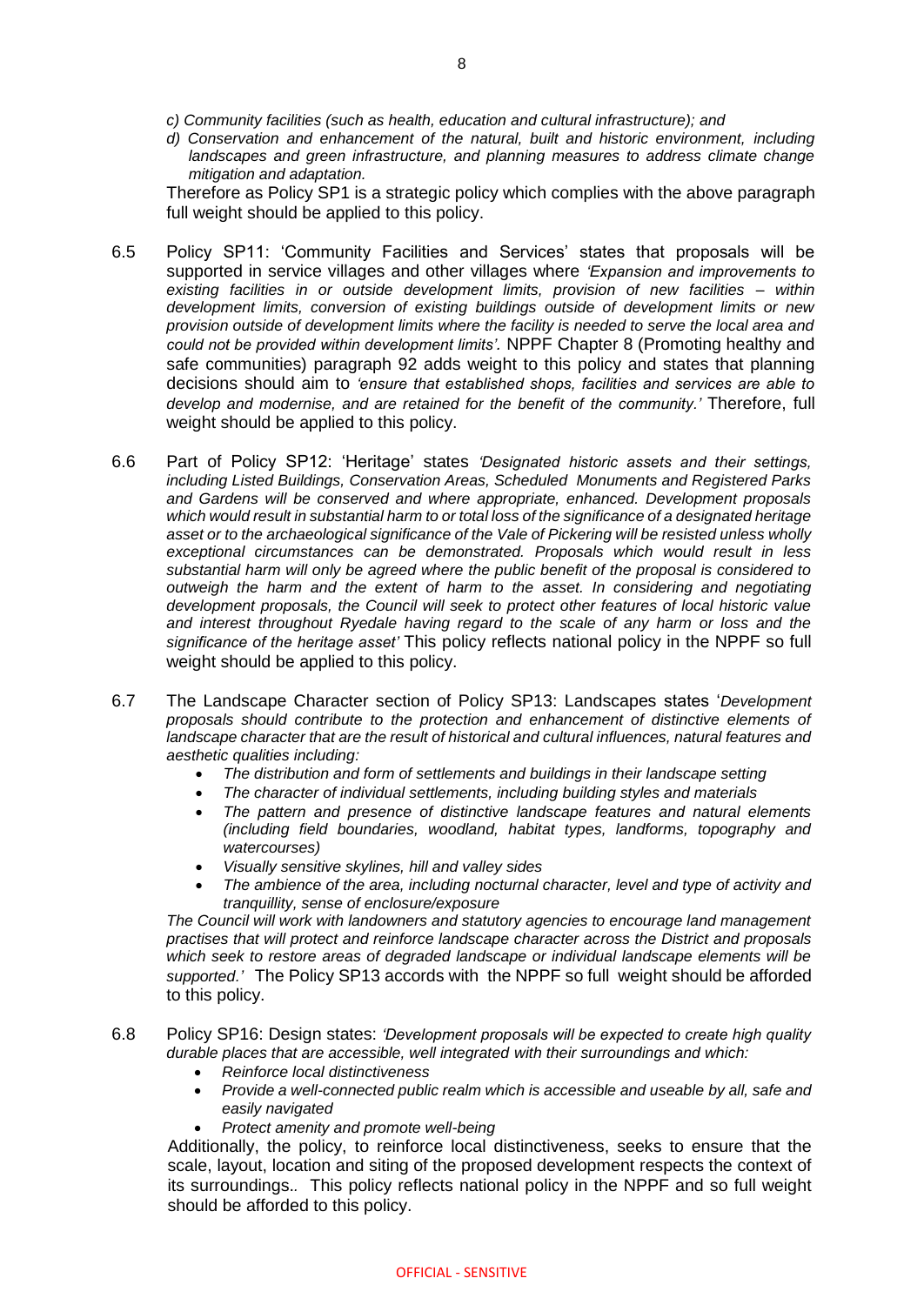- 6.9 Policy SP19 presumption in Favour of Sustainable Development seeks to ensure that development proposals are determined in accord with the NPPF and support sustainable development. In this case, the proposals seek to enhance an existing facility. Paragraphs 92 and 94 of the NPPF support this policy so full weight should be applied.
- 6.10 Policy SP20 Generic Development Management Issues provide criteria by which development proposals must adhere to. The issues listed in the criteria include: *(i) 'Character'* 
	- *New development will respect the character and context of the immediate locality and the wider landscape/townscape character in terms of physical features and the type and variety of existing uses;*
	- *Proposed uses and activity will be compatible with the existing ambience of the immediate locality and the surrounding area and with neighbouring land uses and would not prejudice the continued operation of existing neighbouring land uses;*
	- *The cumulative impact of new development on the character of an area will also be considered.*
	- *(ii) Design* 
		- *The design of new development will follow the principles established in Policy SP16. Extensions or alterations to existing buildings will be appropriate and sympathetic to the character and appearance of the existing building in terms of scale, form and use of materials.*
	- *(iii) Amenity and Safety* 
		- *New development will not have a material adverse impact on the amenity of present or future occupants, the users or occupants of neighbouring land and buildings or the wider community by virtue of its design, use, location and proximity to neighbouring land uses. Impacts on amenity can include, for example, noise, dust, odour, light flicker, loss of privacy or natural daylight or be an overbearing presence.,*

All three criteria issues are supported through paragraph 127 within chapter 12 (Achieving well-designed places), therefore it is considered that substantial weight should be given to this policy.

## Other policy considerations:

National Planning Policy

- 6.11 The policy relevant to the determination of this particular planning application provided at the national level is contained within the following documents:
	- National Planning Policy Framework (NPPF) (published February 2019)

## National Planning Policy Framework

- 6.12 The National Planning Policy Framework (NPPF) sets out the Government's planning policies for England and how these are expected to be applied.
- 6.13 The overriding theme of Government policy in the NPPF is to apply a presumption in favour of sustainable development. For decision-making this means approving development proposals that accord with the development plan without delay (if plans are up-to-date and consistent with the NPPF). The Government defines sustainable development as that which fulfils the following three roles:

*a) 'an economic objective – to help build a strong, responsive and competitive economy, by ensuring that sufficient land of the right types is available in the right places and at the right time to support growth, innovation and improved productivity; and by identifying and coordinating the provision of infrastructure;* 

*b) a social objective – to support strong, vibrant and healthy communities, by ensuring that a sufficient number and range of homes can be provided to meet the needs of present and future generations; and by fostering a well-designed and safe built environment, with accessible*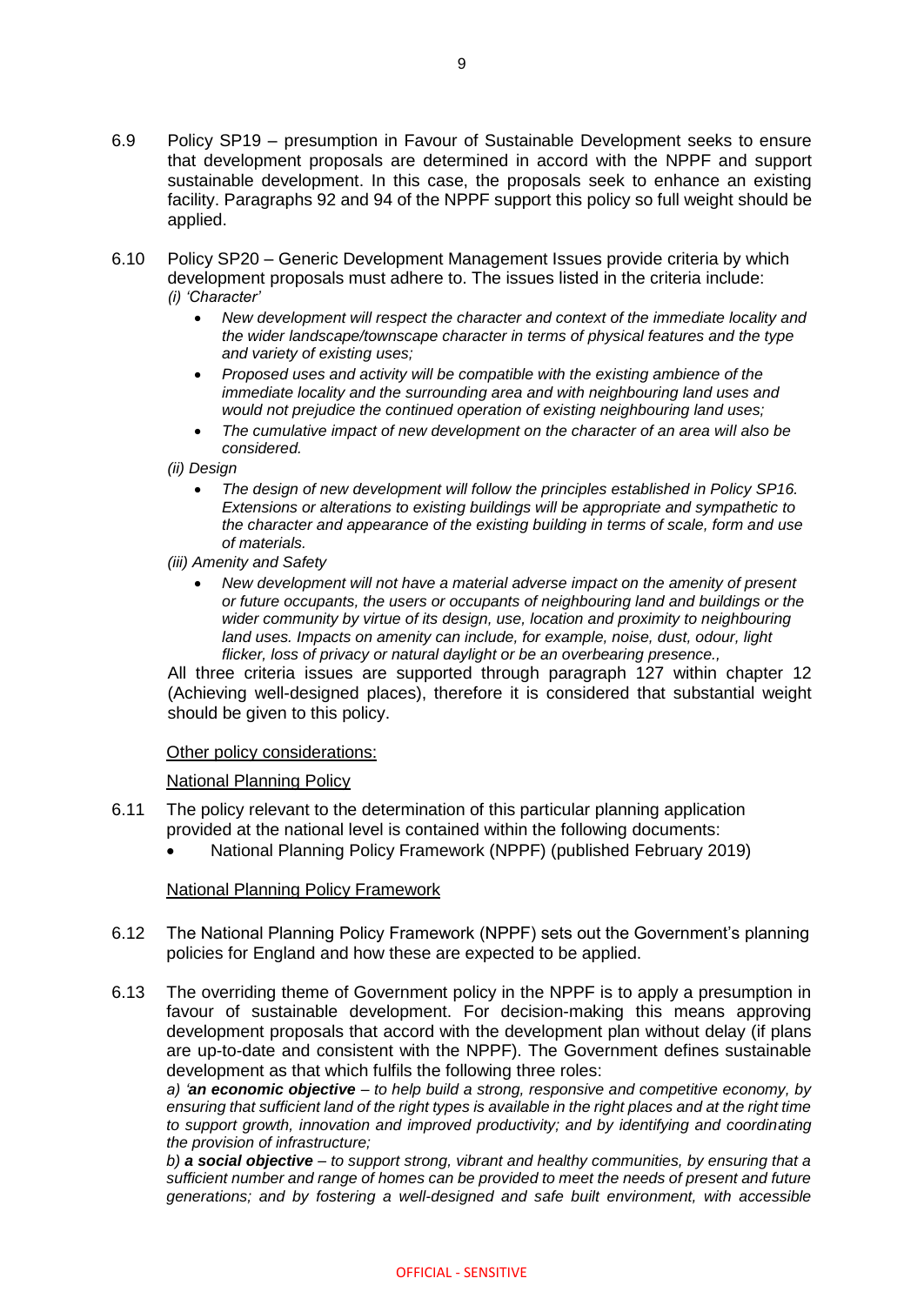*services and open spaces that reflect current and future needs and support communities' health, social and cultural well-being; and* 

*c) an environmental objective – to contribute to protecting and enhancing our natural, built and historic environment; including making effective use of land, helping to improve biodiversity, using natural resources prudently, minimising waste and pollution, and mitigating and adapting to climate change, including moving to a low carbon economy.'*

- 6.14 Within the NPPF, paragraph 11 of the Framework advises that when making decisions, development proposals that accord with the development plan should be approved without delay and when the development plan is absent, silent or relevant policies are out of date, permission should be granted unless:
	- *i.) 'the application of policies in this Framework that protect areas or assets of particular importance provides a clear reason for refusing the development proposed; or*
	- *i.) any adverse impacts of doing so would significantly and demonstrably outweigh the benefits, when assessed against the policies in this Framework taken as a whole'.*
- 6.15 This national policy seeks to ensure that there are positive improvements in people's quality of life including improving the conditions in which people live, work, travel and take leisure.
- 6.16 Paragraph 55 within Section 4 (Decision making) states that planning conditions should only be imposed where necessary and kept to a minimum, they should be relevant to planning and the development to be permitted and should be enforceable precise and reasonable. This national policy is relevant as conditions will be applied to this proposal if it is deemed acceptable development.
- 6.17 Paragraph 92 within Section 8 (Promoting healthy and safe communities) of the NPPF states that social, recreational and cultural facilities decisions should enhance the sustainability of communities and residential environments and take into account strategies to improve public health and well-being of society and ensure an integrated approach to considering the location of housing, economic uses and community facilities. Planning positively for the provision of community services and facilities to enhance sustainability within community environments is also encouraged. 6.18 Paragraph 94 within Section 8 (Promoting healthy and safe communities) of the NPPF states that that there is great importance of ensuring sufficient choice of school places are available to meet the needs of a community. Specifying that planning authorities must take *"proactive, positive and collaborative approach*" to meeting this requirement giving great weight to create schools through the preparation of plans and
- 6.19 Paragraph 124-127 within Section 12 (Achieving Well Designed Places) of the NPPF states that that local plans should include robust and comprehensive policies setting out a clear design vision and expectations of development. This should make sure developments add to the overall quality of the area throughout the lifetime of the development; ensure that they function well and add to the overall quality of an area, are visually attractive through good landscaping and layout; are sympathetic to the locality and landscape setting and any historic character to the local area; establish a good sense of place; optimise the potential of the site and create places which are safe, inclusive and accessible and do not undermine quality of life.

decisions on applications.

6.20 Paragraph 130 within Section 12 (Achieving Well Designed Places) of the NPPF states that development of poor design which does not improve the character and quality of an area or take into account local design then planning permission should be refused. Where design clearly accords with plan policies design should not be a valid reason to object to a proposal. Further to this, it states it should be ensured that the quality of development is not lessened after being granted permission as a result of details being approved to an already permitted scheme.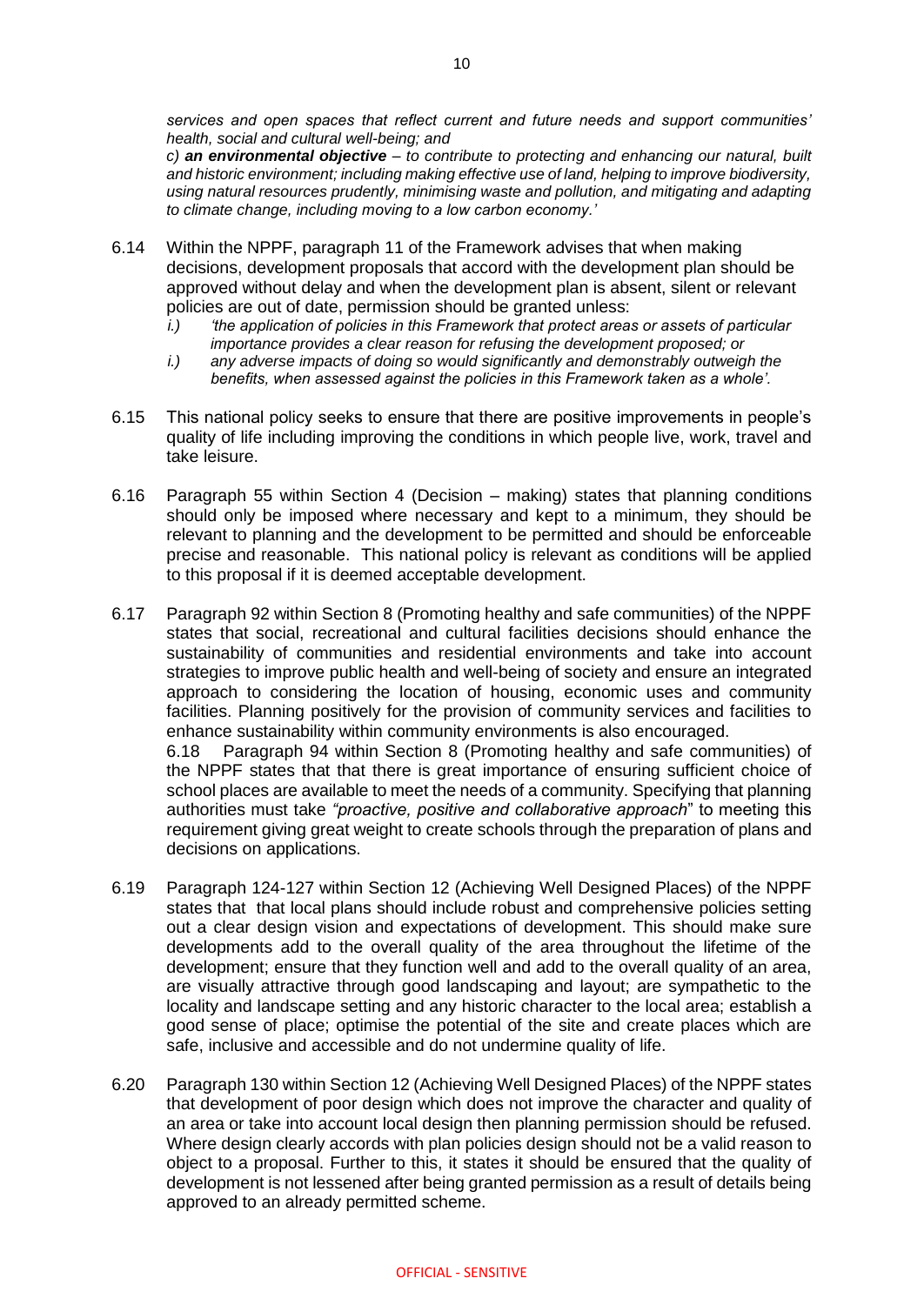- 6.21 Paragraph 190 within Section 16 (Conserving and enhancing the historic environment) of NPPF states that authorities should identify and assess the particular significance of any heritage asset that may be affected by a proposal, including by development affecting the setting of a heritage asset. It states that account of this should be taken when considering the impact of a proposal on a heritage asset, to avoid or minimise any conflict between the heritage asset's, to avoid or minimise any conflict between the heritage asset's
- 6.22 Paragraph 192 within Section 16 (Conserving and enhancing the historic environment) of NPPF states: *"In determining planning applications, local planning authorities should take account of:* 
	- *the desirability of sustaining and enhancing the significance of heritage assets and putting them to viable uses consistent with their conservation;*
	- *the positive contribution that conservation of heritage assets can make to sustainable communities including their economic vitality; and*
	- *the desirability of new development making a positive contribution to local character and distinctiveness*
- 6.23 Paragraph 193 within Section 16 (Conserving and enhancing the historic environment) of NPPF states: *'When considering the impact of a proposed development on the significance of a designated heritage asset, great weight should be given to the asset's conservation (and the more important the asset, the greater the weight should be). This is irrespective of whether any potential harm amounts to substantial harm, total loss or less than substantial harm to its significance.'*
- 6.24 Paragraph 194 within Section 16 (Conserving and enhancing the historic environment) of NPPF states that any harm to, or loss of, the significance of a designated heritage asset (from its alteration or destruction, or from development within its setting), should require clear and convincing justification. Substantial harm to or loss to grade II listed buildings should be exceptional.*.'*
- 6.25 Paragraph 196 within Section 16 (Conserving and enhancing the historic environment) of NPPF states: *Where a development proposal will lead to less than substantial harm to the significance of a designated heritage asset, this harm should be weighed against the public benefits of the proposal including, where appropriate, securing its optimum viable use.'*
- 6.26 Paragraph 197 within Section 16 (Conserving and enhancing the historic environment) of NPPF states '*The effect of an application on the significance of a non-designated heritage asset should be taken into account in determining the application. In weighting applications that directly or indirectly affect non-designated heritage assets, a balanced judgement will be required having regard to the scale of any harm or loss and the significance of the heritage asset.*
- 6.27 Paragraph 201 within Section 16 (Conserving and enhancing the historic environment) of NPPF states that not all elements of a Conservation Area will necessarily contribute to its significance. Loss of a building (or other element) which makes a positive contribution to the significance of the Conservation Area should be treated either as substantial harm under paragraph 195 or less than substantial harm under paragraph 196, as appropriate, taking into account the relative significance of the element affected and its contribution to the significance of the Conservation Area.

## National Planning Practice Guidance (PPG) (2014)

6.28 On 6th March 2014 the Department for Communities and Local Government (DCLG) launched the National Planning Practice Guidance (PPG) web-based resource. This was accompanied by a *Written Ministerial Statement* which includes a list of the previous planning practice guidance documents cancelled. The NPPG supports the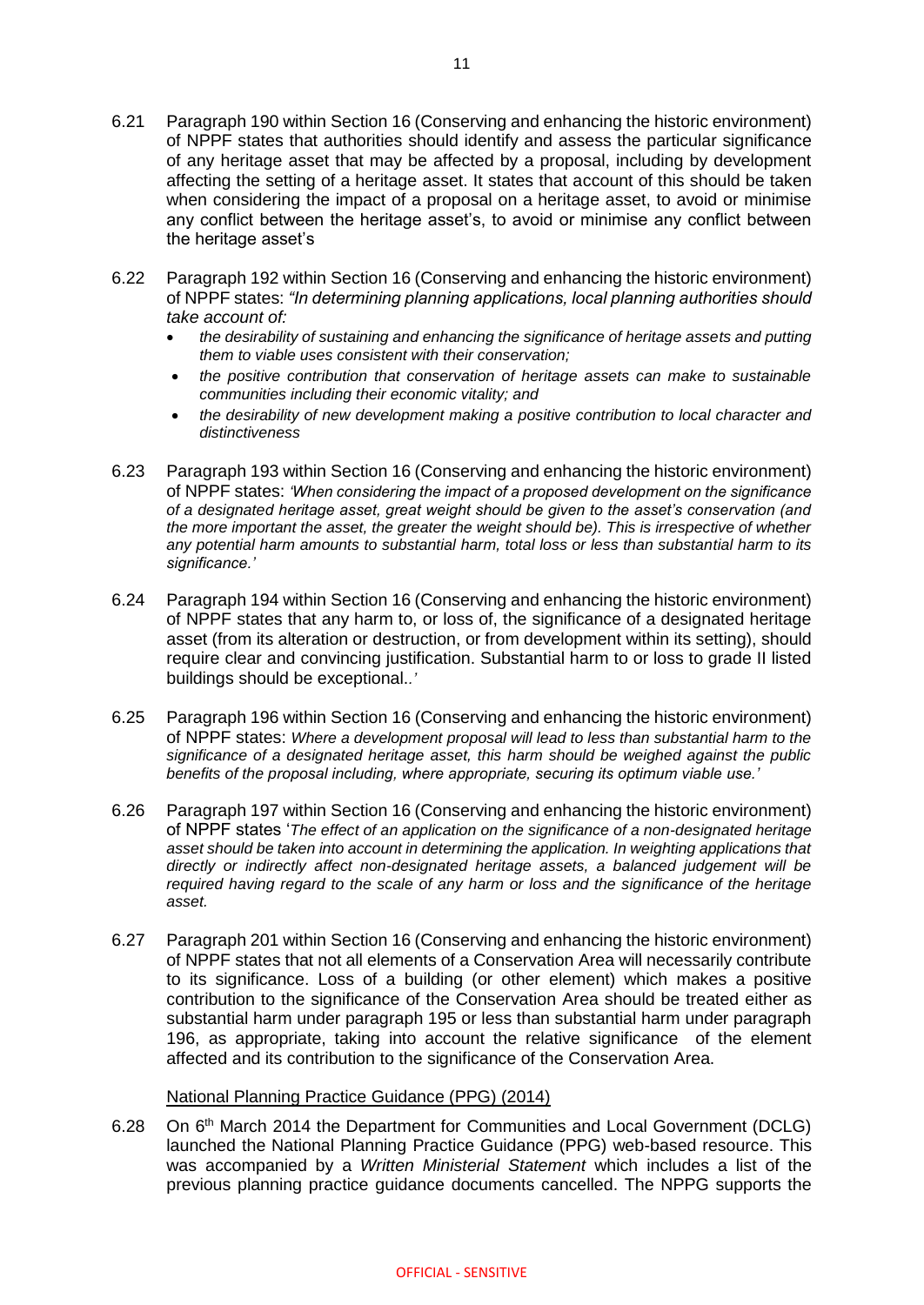national policy contained within the NPPF. The guidance relevant to the determination of this application is contained within the following sections: -

### Conserving and enhancing the historic environment

- 6.29 This states authorities should set out their Local Plan with a positive strategy for the conservation and enjoyment of the historic environment. Heritage assets may be affected by direct physical change or by change in their setting. Being able to properly assess the nature, extent and importance of the significance of a heritage asset, and the contribution of its setting, is very important to understanding the potential impact and acceptability of development proposals. The setting of a heritage asset and the asset's curtilage may not have the same extent. The extent and importance of setting is often expressed by reference to the visual relationship between the asset and the proposed development and associated visual/physical considerations. The guidance also requires authorities to consider the implications of cumulative change and whether a development materially detracts from the asset.
- 6.30 A conservation area is an area which has been designated because of its special architectural or historic interest, the character of which is desirable to preserve or enhance.

**Design** 

6.31 Good quality design is an integral part of sustainable development. Planning should drive up standards across all forms of development. As a core planning principle, planmakers and decision takers should always seek to secure high quality design. Achieving good design is about creating places, buildings, or spaces that work well for everyone, look good, last well, and will adapt to the needs of future generations. Good design responds in a practical and creative way to both the function and identity of a place. It puts land, water, drainage, energy, community, economic, infrastructure and other such resources to the best possible use – over the long as well as the short term.

## Natural Environment – Landscape

6.32 Plans should recognize the intrinsic character and beauty of the countryside, and that strategic policies should provide for the conservation and enhancement of landscapes. Where landscapes have a particular local value, it is important for policies to identify their special characteristics and be supported by proportionate evidence. Policies may set out criteria against which proposals for development affecting these area will be assessed. Plans can also include policies to avoid adverse impacts on landscapes and set to set out necessary mitigation measures, such as appropriate design principles and visual screening, where necessary. The cumulative impacts of development on the landscape need to be considered carefully.

## **7.0 Planning considerations**

7.1 Section 38(6) of the Planning and Compulsory Purchase Act 2004 requires that all planning authorities must determine each planning application in accordance with the planning policies that comprise the *Development Plan* unless material considerations indicate otherwise. In light of the abovementioned policies the main considerations in this instance are:

## Principle of the proposed development

7.2 The proposed development is for the installation of a building for a temporary period of 6 years in the playground at the front of the school. The school has been appointed as a 'Research School' and provides support for other schools in the area. Part of the support role is to host meetings and events for other schools but currently to enable these meetings to take place the space allocated for the administration staff and the Headteacher has been reduced. The number of pupils using the school is also increasing which also has an impact on the space available, the capacity of the school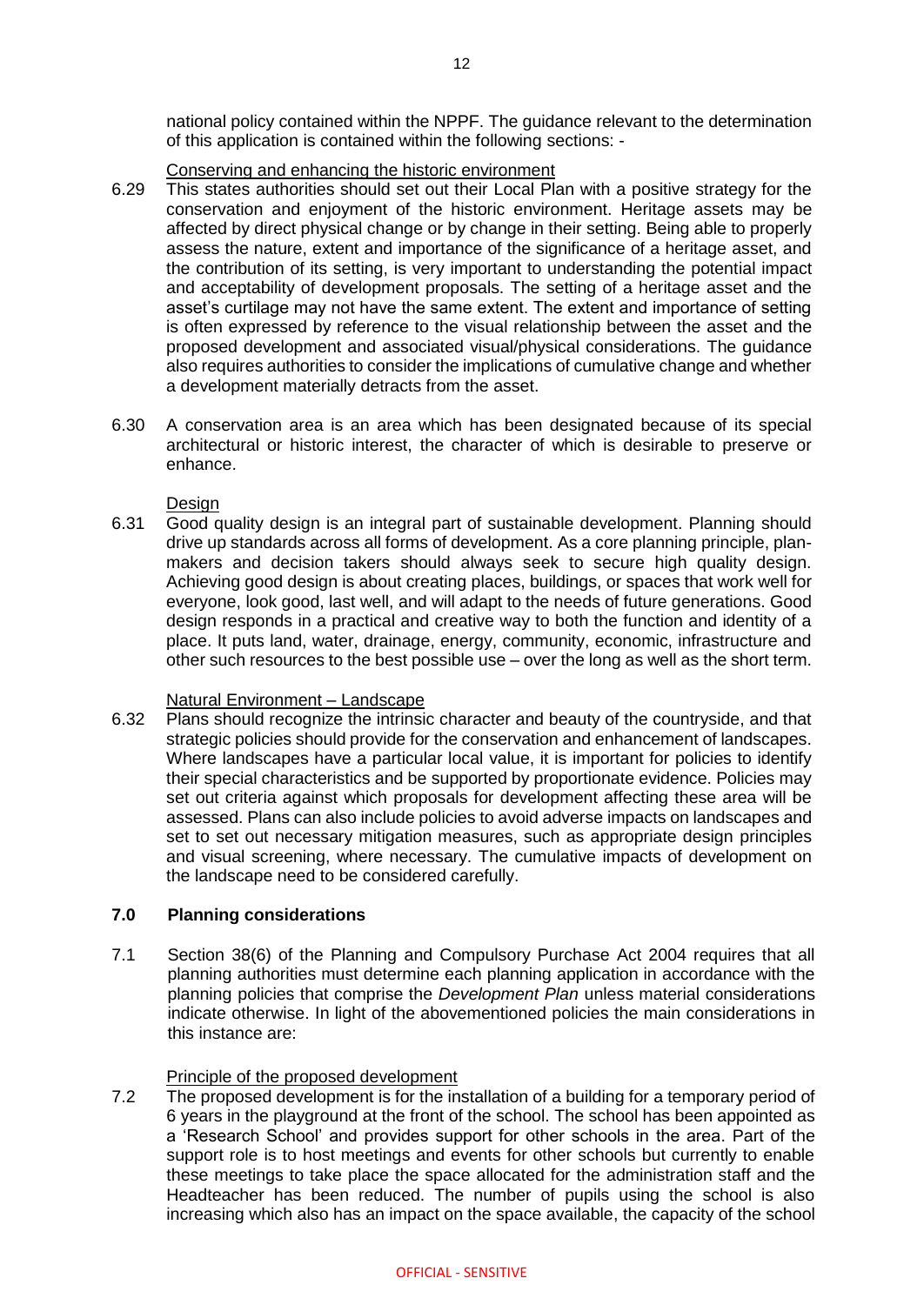is set as 63 pupils but the current number is 80. The school is looking for a temporary solution to create more space in the form of a small meeting room, a permanent solution is not currently being looked at as the number of pupils who will attend the school go up and down and the additional space may not be required in the future. The room would also be used for other meetings such as parent consultations. It is considered that additional space is required for the school to continue to function at the required level in terms of school spaces and teaching facilities and to fulfil its role as a 'Research School', in terms of providing additional space the proposed development would provide a temporary solution.

7.3 The proposed enhancement of school facilities is considered to be in keeping with the principles of the NPPF in both securing sustainable development whilst supporting the need to alter/enhance schools to improve educational facilities. Therefore the principle of development is considered to be consistent with NPPF paragraphs 11, 92 and 94 as paragraph 92 deals with community facilities, of which the school is one, and paragraph 94 which promotes the need to expand or alter schools. The principle of the development is also supported by Policies SP1, SP11 and SP19 in the Ryedale Local Plan Strategy. SP1 states that development in 'other villages', of which Settrington is one, will be restricted to that '*which is necessary to support a sustainable vibrant and healthy rural economy and communities'.* Policy SP11 states that in 'other villages' proposals for community facilities and services will be supported for expansion or improvements to existing facilities. The school is a community facility which provides an important role in the village helping to make the village a sustainable place to live. The provision of additional space for the school is based on need and public benefit and is supported by local and national policy. Paragraph 11 of the NPPF and Policy SP19 support sustainable development.

#### Design, landscape and visual impact

- 7.4 The main school building is less than 9 metres from the public highway and the school boundary is less than 4 metres from the highway. The proposed development is a small wooden building proposed to be located between the main school building and the boundary fence in the south east corner of the playground to the front of the school with a white picket fence along the eastern and southern boundary. The proposed development is proposed to be placed on concrete plinths on the tarmac playground so no excavation would be required and the building would able to be removed as a whole unit when required
- 7.5 The materials for the proposed development are not fully in line with the 'Settrington Design Statement' as timber is proposed to be used for the walls and so would not match and blend into the external texture and colour of the existing school building. Bitumen tiles are proposed to be used on the roof which would reflect the tiles on the school roof. The height of the ridgeline of the proposed development would not exceed the ridgeline of the existing building. The proposed development is small in scale and temporary in nature.
- 7.6 The County Council Landscape Architect objected to the proposal as the school is within Settrington Conservation Area, the development is not in keeping with the local building style, is located at the front of the school, forward of the building line of the school, in a prominent visible location close to the boundary fence, opposite the junction with Back Lane and with no natural screening.
- 7.7 Ryedale District Council Planning Department responded stating that due to the prominent position of the proposed structure, the degree of harm caused is on the mid/high point of less than substantial. Ryedale District Council have a strong objection to the siting of the proposed building in this prominent position and every effort should be made to site the building in a less prominent location.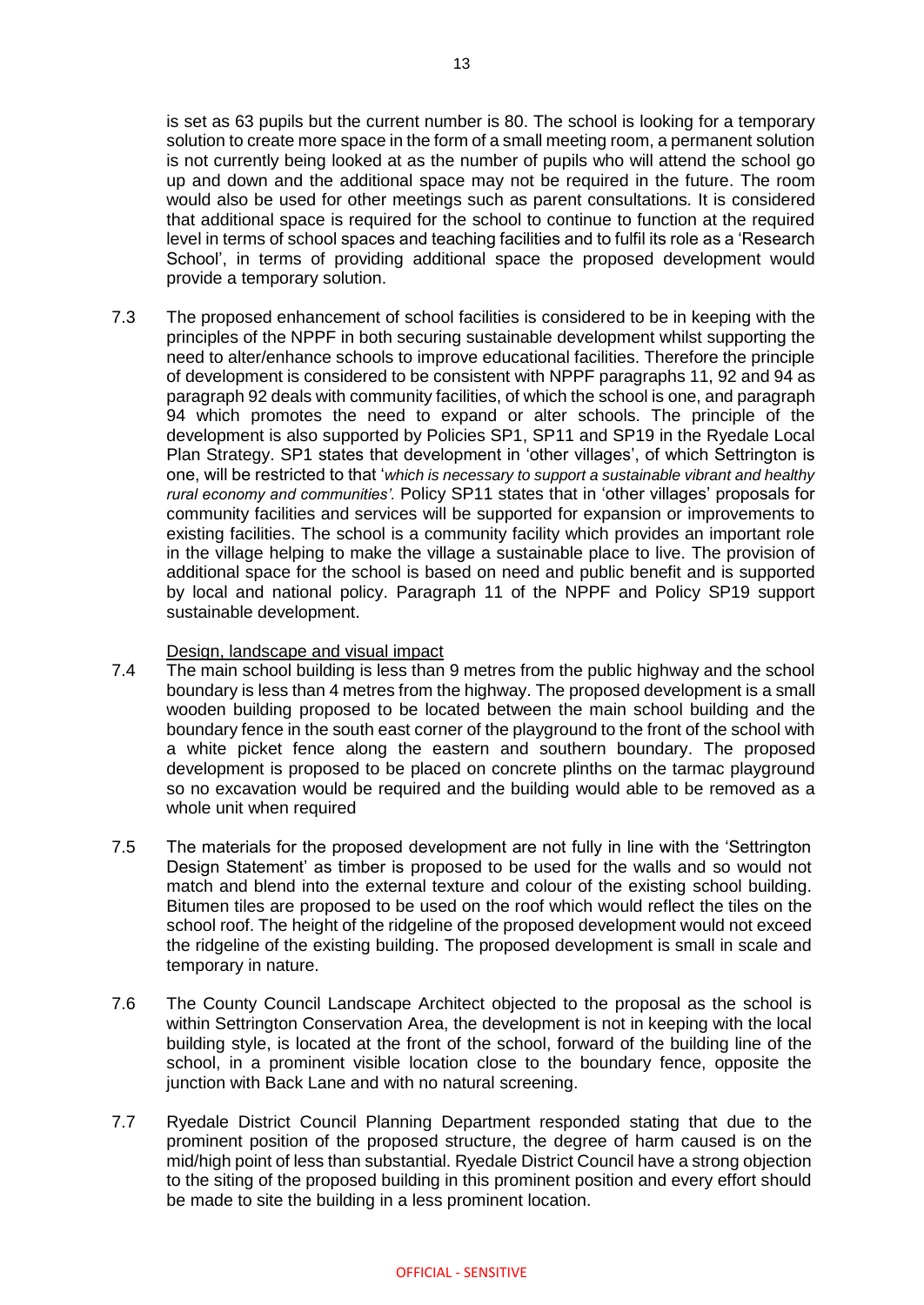7.8 The proposed development is small in scale compared to the main school building and is to be temporary in nature. The school is in the centre of Settrington Conservation Area and it is considered that ideally any new development, especially development which is going to be highly visible, should match or blend in with the style of the nearby buildings The main school building is made up of light coloured building stone, but on the western side of the 'T' junction there is Settrington Village Hall which is another community facility. This is single storey with wooden cladding, and the proposed development is not dissimilar in this respect but of a much smaller scale. The location of the proposed development is to be slightly forward of the building line of the main school building. It is the location for the proposed development which has resulted in objections coming forward as the school lies within the Settrington Conservation Area and this will be considered in paragraph 7.10 below. As detailed in paragraph 3.3 above the applicant states that there is no other suitable location within the school site for the proposed development. While Paragraph 127 of the NPPF states that developments should be sympathetic to the local character and should not prevent innovation or change, Paragraph 130 states that development of poor design should be refused. The building itself is not considered to be of poor design and is not made of the same material as the main school building, yet it is able to complement the nearby Village Hall so it is considered that the development does not give rise to significant conflict with Paragraphs 127 and 130 of the NPPF. Policies SP13 and SP16 of the Ryedale Local Plan Strategy focus on the proposed development contributing to the distinctiveness of the area and Policy SP20 of that Strategy also states that the proposed development should consider the local context and type and variety of existing uses. It is acknowledged that while the proposed development would not enhance the landscape character of the area or reinforce its local distinctiveness it is nevertheless, given its temporary nature, small in scale and compatible with the nearby Village Hall, considered acceptable in terms of design, landscape and visual impact.

## Local Amenity, visual impact, highway impact and flood risk

7.9 The proposed development is to be used for meetings during the usual school opening hours and a given the size of the room it will hold approximately six attendees. Any external visitors to the school will park in the Village Hall car park so there will be no impact on the public highway as a result of any additional vehicles. Given the purpose for the proposed development, it is considered that there will be no additional noise above the current levels. The objections received include comments on location of the proposed development and the fact that it does not match the style of the school. Responses stated that the building would be in a prominent location and highly visible. The proposed development would be in the school playground with a small amount in front of the building line for the school, it would be able to be viewed from the public highway but would not cause an obstruction to anyone using the 'T' junction and is currently screened from nearby residential properties by the planting in the properties gardens. The planting in nearby residential properties is not under the control of the school, if some of the planting was removed or reduced the level of impact on the properties could change which is justification for the proposed development being a temporary structure for a maximum of six years The school is not within a flood risk zone and given that the proposed development is going to be raised off the ground on plinths and rainwater will flow freely under it so there is no increased risk of flooding. It is considered that the proposed development would have minimal impact on local amenity and visual impact and so is considered acceptable.

## The Historic Environment in relation to the Conservation Area

7.10 A large part of Settrington village is within Settrington Conservation Area and this includes the whole of the school site. The County Council Archaeologist stated that since the development is going to be placed on concrete plinths, no damage to the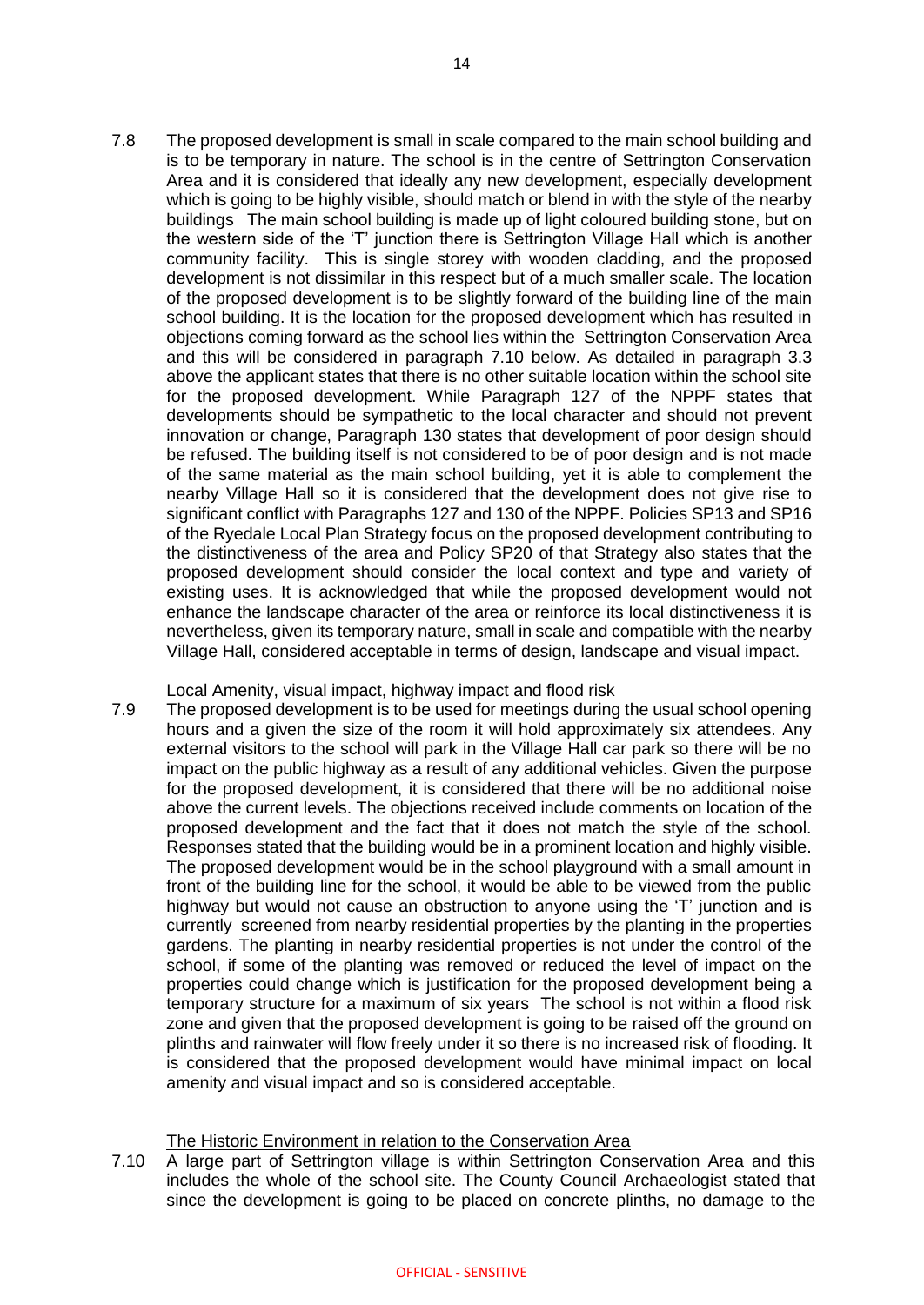archaeological deposits should they be present would arise. The school is classed as a non-designated heritage asset by Ryedale District Council, they also state that the proposed building would neither preserve or enhance the Conservation Area and would cause harm to the designated heritage asset and also to the setting of the nondesignated asset. They also stated that due to the prominent position of the proposed structure the degree of harm caused is on the mid/high point of less than substantial.

- 7.11 A primary consideration in relation to this application is whether the proposal is appropriate in its location within the setting of the Conservation Area. The general duty on the Planning Authority is to pay special attention to the desirability of preserving or enhancing the character or appearance of the Conservation Area is within section 72 of the Planning (Listed Buildings and Conservation Areas) Act 1990. NPPF paragraph 193 states that great weight should be given to the asset's conservation and the more important the asset the greater the weight should be. The relevant local policy is SP12 of the Ryedale Local Plan states that proposals which would result in less than substantial harm to a heritage asset, which includes Conservation Areas, will only be agreed where the public benefit of the proposal is considered to outweigh the harm to the asset.
- 7.12 The Conservation Area is characterised by the design of the buildings and materials used such as local building stone, clay pantiles and traditional style windows. There are also some wooden ancillary buildings located around the village so this timber structure would not be out of context. The proposal is small scale, temporary timber structure. It has been identified by Ryedale District Council that the degree of harm will be less than substantial and therefore paragraph 196 and 197 of the NPPF is engaged and requires the proposal to be weighed against the public benefits. Policy SP12 of the Ryedale Local Plan states that proposals in Conservation Areas which would result in less than substantial harm will only be agreed where the public benefit of the proposal will outweigh the harm to the asset which is in accord with the NPPF. The proposed development is located in the Conservation Area and is timber in design rather than stone to match school. There are other timber structures within the Conservation Area so this is not exceptional, and just outside the Conservation Area within sight if the school is the timber clad Village Hall. Paragraph 201 of the NPPF states that not all elements of a Conservation Area will necessarily contribute to its significance so the fact the design is not the same as the school is acceptable. The public benefit of the proposed development is to provide a temporary space for meetings to be held both with external visitors and consultations with parents to ease the burden on the space within the school as it is currently over capacity with pupil numbers Therefore, it is considered that the public benefit of the proposal will outweigh any harm that could be caused to the Conservation Area.

#### Historic Environment in relation to Listed Buildings

7.13 Ryedale District Council has identified the school as a non-designated asset, and the degree of harm which would be caused by the prominent position of the proposed structure would be considered by them to be on the mid/high point of less than substantial. The significance of the school as a non designated asset should be taken into account in consideration of paragraph 197 of the NPPF. The proposed development will affect the setting of the school, as it is to be located within its grounds, although not in direct contact with the school building. The school is made up of local building stone and the proposed development is timber. Paragraph 201 of the NPPF states that not all elements of a Conservation Area will necessarily contribute to its significance so the fact the design is not the same as the school is acceptable. The proposed development is small in scale and temporary, the fact that no work needs to be undertaken for the installation of the proposed development as it is to be rested on concrete plinths is beneficial as when the structure is removed there will be no damage to the playground and the setting of the non-designated asset will not be affected.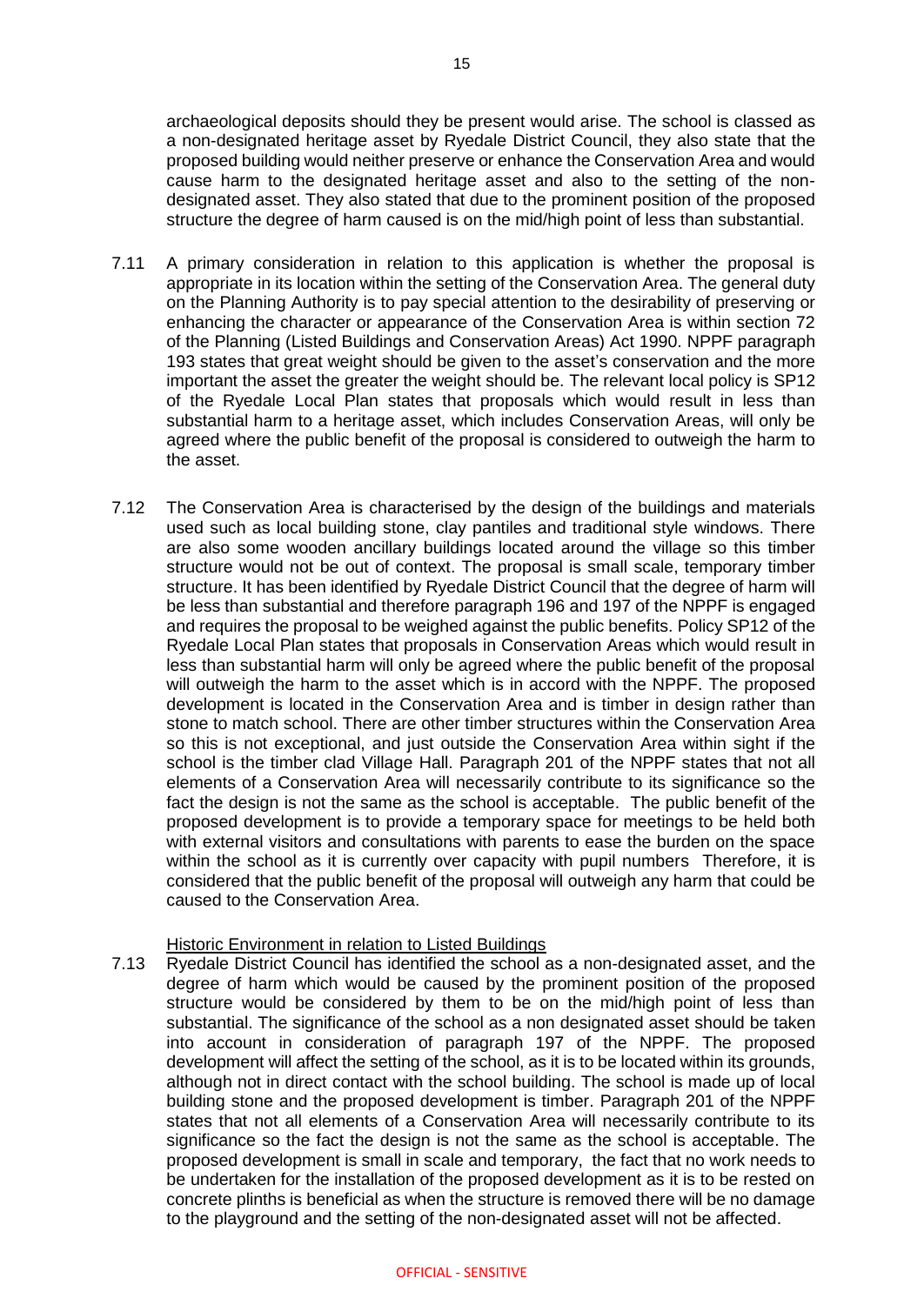- 7.14 A number of the buildings within the Conservation Area are Grade II listed so consideration should be given as to whether the proposal is appropriate in its location within the setting of a listed building. The general duty on the Planning Authority is to have special regard to the desirability of preserving the setting of a listed building within section 66 of the Planning (listed Buildings and Conservation Areas) Act 1990. The NPPF and PPG advice is that when determining planning applications, Planning Authorities should take account of the desirability of sustaining heritage assets and ensuring new development makes a positive contribution to the local character and distinctiveness of an area. NPPF para 193 states that great weight should be given to the asset's conservation and the more important the asset the greater the weight should be. In addition to this, the NPPF also goes on to state that where the development proposal would lead to a less than substantial harm to the significance of the designated heritage asset, its harm should be weighed against the public benefits of the proposal. In line with Paragraph 190 of the NPPF the heritage assets which could potentially be affected by the proposed development are the nearby Grade II listed buildings identified in paragraph 7.15 of this report, Paragraph 193 requires assessment of the impact of the development on the heritage assets, and the more important the asset the greater the weight should be to the conservation of the asset. Paragraph 194 states that any harm requires clear and convincing justification.
- 7.15 The nearest Grade II listed property to the school is approximately 30 metres from the school to the south east, known as Half Century Cottage or 50 Village Street at the junction of Chapel Road and Back Lane. The property is set back from the public highway with hedging around the boundary. It is considered that the proposed development would not have an adverse impact on the character and setting of this property especially since the development is separated from the school by Chapel Road and screening is afforded by boundary hedging of the property. 50 metres to the west of the school is a Grade II listed property known as School Cottage, or 16 Village Street, which is attached to School House, or 15 Village Street the rear garden of the property is adjacent to the western boundary of the school. The rear garden of School Cottage includes a range of mature trees and shrubs which provide screening when looking towards the school. The proposed development will also be largely shielded from view by this property as it is to be located on the eastern part of the playground and set back near the reception and administration area with only a small part being forward of the building line and potentially in the sight line of the property. Both of the buildings are designated as they were built in the 1800's using squared limestone with pantile roof's, the specific design of the buildings contribute to the status of the Conservation Area. Paragraph 193 requires the significance of a designated asset to be taken into account, and according to the listing both are listed for their special architectural or historic interest and contribution to the Conservation Area. Paragraph 194 requires that if a development poses any harm to a designated asset clear justification is required. The proposed development will not physically harm the listed buildings or their setting and it will be the visual impact which will have the greatest harm but this will be limited due to the distance from the properties and also the planting in place between the proposed development and the two properties. The small scale and temporary nature of the proposed development should be taken into consideration when assessing the potential harm on the nearby historic assets. It is considered that the proposed development will pose less than substantial harm on the nearby heritage assets therefore paragraph 196 of the NPPF is engaged as the public interest of the proposed development, by providing additional space for the school so lessening the burden on the school facilities due to the school having more pupils than it has capacity for, outweighs the potential harm on the heritage assets.

#### **8.0 Conclusion**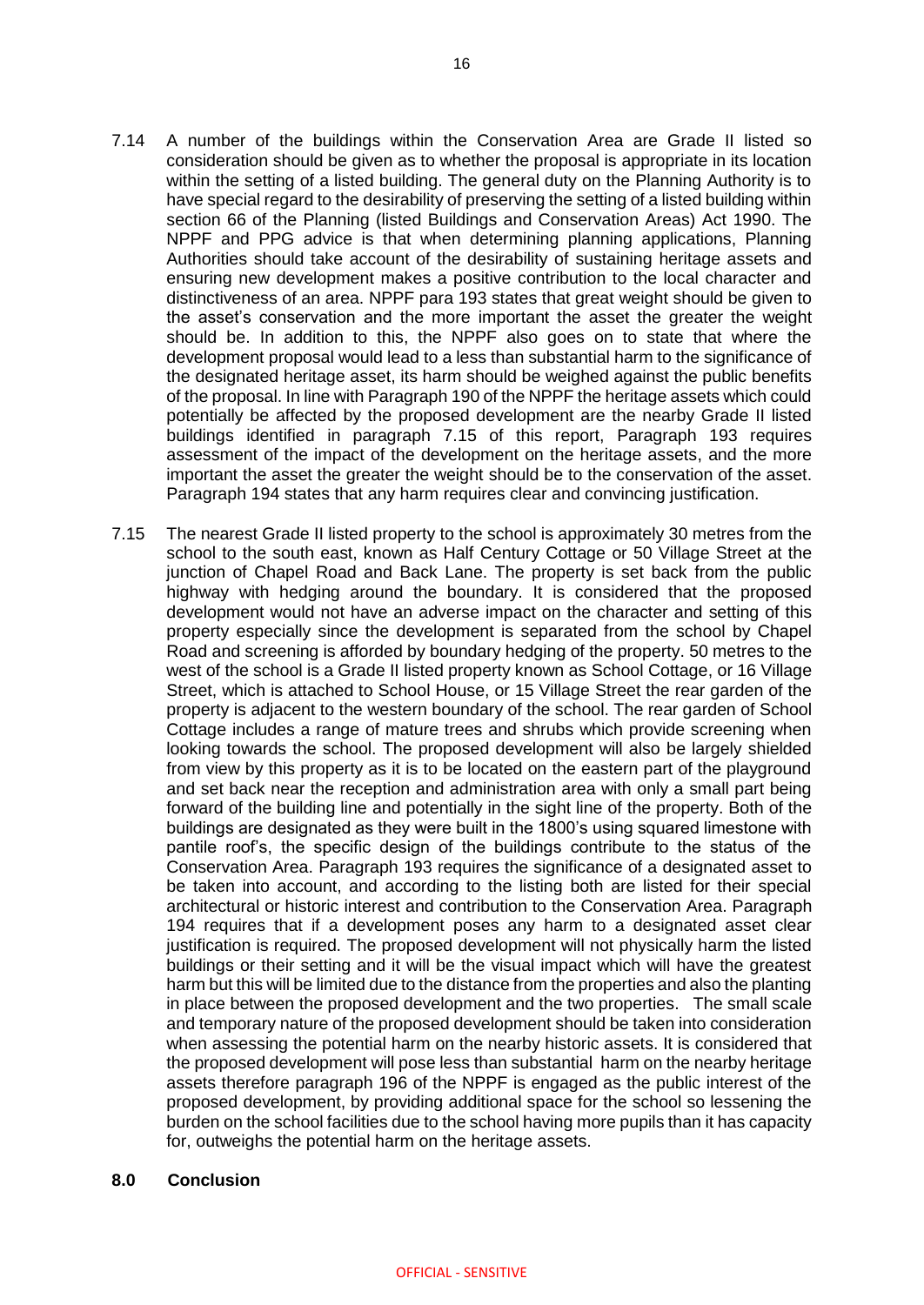- 8.1 The principal considerations involve the weighing up the public benefit of the proposal, on the one hand, against the harm it would have on the landscape, heritage assets and Conservation Area on the other. The proposed development comprises a small scale timber building at 20 metres squared, lower in height than the main school building and a temporary structure. It is acknowledged that it would contrast with the school building, which is a non-designated heritage asset, and be prominent within the street scene. It is, however, considered to have a less than substantial harm on the historic character of the Conservation Area. The harm on the nearby designated assets, which are Grade II listed is also considered to be less than substantial. It is considered that the public benefit of the proposal, by providing more room at the school which is overcapacity, outweighs the potential harm, albeit on a temporary basis. This is supported by Policy SP12 of the Ryedale Local Plan and paragraph 196 and 197 of the NPPF.
- 8.2 It is considered that the material planning considerations warrant the approval of this application for the erection of a temporary building (6 years) for office use (20 sq. metres) on land at Settrington C Of E Primary School, Chapel Road, Settrington, Malton YO17 8NB.
- 8.3 The proposed development is considered to be compliant with the policies which comprise the Development Plan currently in force for the area and taking account of all other relevant material considerations. On balance, it is considered that the public benefit of the proposed development would outweigh the less than significant harm to the landscape character and setting of the Conservation Area.

#### Obligations under the Equality Act 2010

8.4 The County Planning Authority in carrying out its duties must have regard to the obligations placed upon it under the Equality Act and due regard has, therefore, been had to the requirements of Section 149 (Public Sector Equality Duty) to safeguard against unlawful discrimination, harassment, victimisation and any other conduct prohibited by the Act. It also requires public bodies to advance equality of opportunity between people who share a protected characteristic and people who do not share it and foster good relations between people who share a protected characteristic and people who do not share it. It is considered that the proposed development would not give rise to significant adverse effects upon the communities in the area or socioeconomic factors, particularly those with 'protected characteristics' by virtue that the impacts of the proposal can be mitigated so that they would not have a significant impact on groups with 'protected characteristics'.

#### Obligations under the Human Rights Act

- 8.5 The Human Rights Act requires the County Council to take into account the rights of the public under the European Convention on Human Rights and prevents the Council from acting in a manner which is incompatible with those rights. Article 8 of the Convention provides that there shall be respect for an individual's private life and home save for that interference which is in accordance with the law and necessary in a democratic society in the interests of (inter alia) public safety and the economic wellbeing of the country. Article 1 of protocol 1 provides that an individual's peaceful enjoyment of their property shall not be interfered with save as is necessary in the public interest.
- 8.6 Having had due regard to the Human Rights Act, the relevant issues arising from the proposed development have been assessed as the potential effects upon those living within the vicinity of the site namely those affecting the right to the peaceful enjoyment of one's property and the right to respect for private and family life and homes, and considering the limited interference with those rights is in accordance with the law, necessary and in the public interest.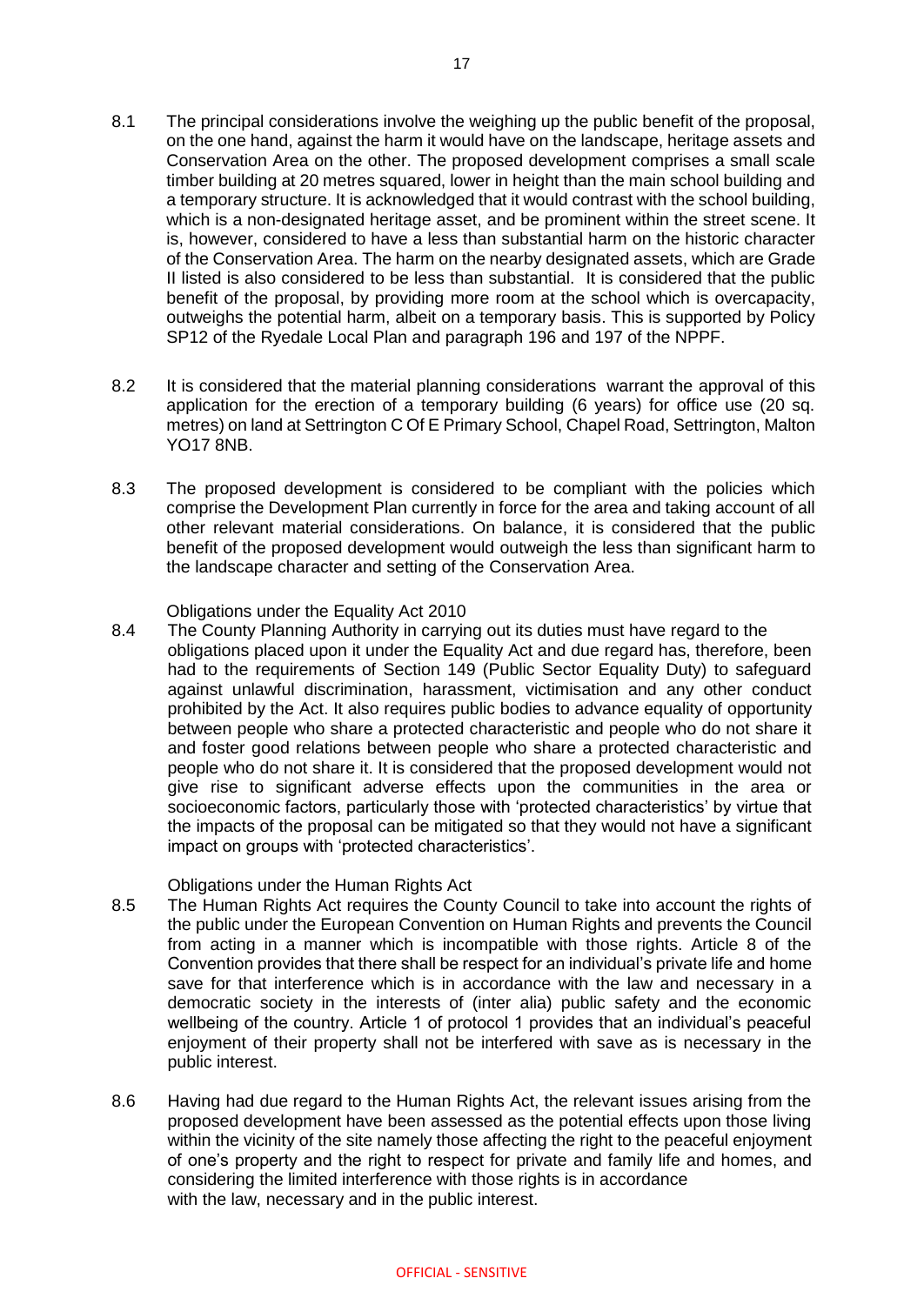### **9.0 Recommendation**

- 9.1 For the following reason(s):
	- 1. The proposal would improve school facilities;
	- 2. The proposed development would not result in an adverse impact upon local amenity or the Conservation Area.
	- 3. The proposed development is in general conformity with Policies SP1, SP11, SP12 and SP20 of the Ryedale Local Plan Strategy and Paragraphs 92, 94, 127, 130, 190, 192, 193, 194, 196, 197, and 201 of the NPPF

 that the County Council recommends that **PLANNING PERMISSION BE GRANTED** subject to the following conditions:

1. The development to which this permission relates must be implemented no later than

the expiration of three years from the date of this Decision Notice.

*Reason: To comply with Section 91 of Town and Country Planning Act 1990 as amended by Section 51 of the Planning and Compulsory Purchase Act 2004.*

2. The development herby permitted shall be carried out in accordance with the application details dated 17 September 2020 and the following approved documents and drawings:

| Ref                 | <b>Date</b> | <b>Title</b>                             |
|---------------------|-------------|------------------------------------------|
|                     |             | <b>Supporting Statement and Heritage</b> |
|                     |             | <b>Statement</b>                         |
| TQRQM20283213015148 | 21 October  | <b>Location Plan</b>                     |
|                     | 2020        |                                          |
| TQRQM20286213505583 | 23 October  | <b>Block Plan</b>                        |
|                     | 2020        |                                          |
|                     |             | <b>Floor Plan</b>                        |
|                     |             | Elevations                               |
|                     |             |                                          |

*Reason: To ensure that the proposed development is carried out in accordance with the application details.*

3. The permission herby granted is valid only for 6 years from the date of the decision notice and the building shall be removed from the site before that date with the ground reinstated to its condition prior to the development hereby authorised having taken place.

*Reason: The building is temporary and will be removed at the end of the time period to remove the harm it imposes on the character of the Conservation Area..*

4. The herby approved meeting room shall only be used between 08:15 and 16:15 Monday to Friday. Use is not permitted on Saturdays, Sundays and Bank/Public Holidays.

*Reason: In the interests of public amenity.*

*Statement of Compliance with Article 35(2) of the Town and Country Planning (Development Management Procedure) (England) Order 2015*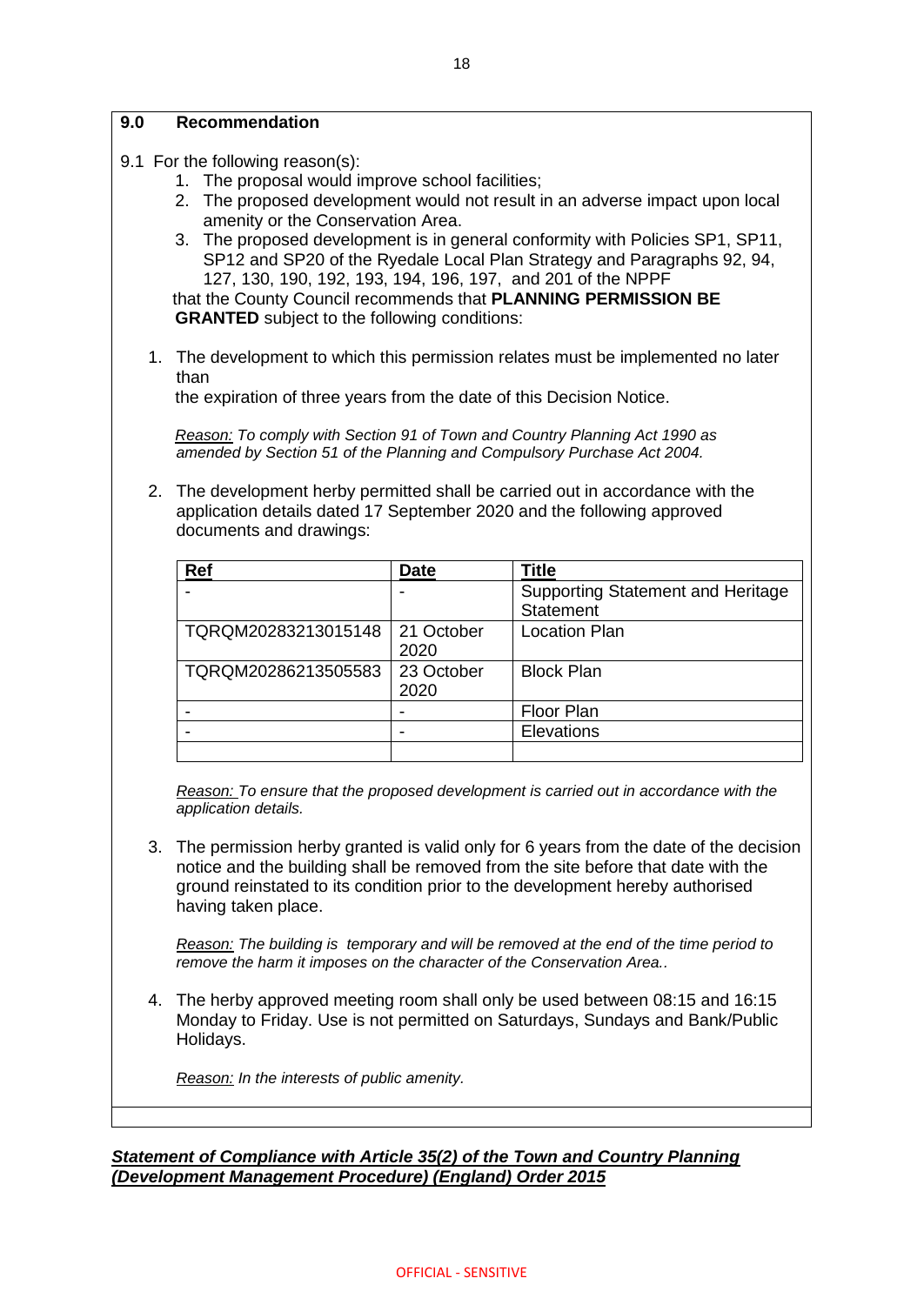*In determining this planning application, the County Planning Authority has worked with the applicant adopting a positive and proactive manner. The County Council offers the opportunity for pre-application discussion on applications and the applicant, in this case, chose not to take up this service. Proposals are assessed against the National Planning Policy Framework, Replacement Local Plan policies and Supplementary Planning Documents, which have been subject to proactive publicity and consultation prior to their adoption. During the course of the determination of this application, the applicant has been informed of the existence of all consultation responses and representations made in a timely manner which provided the applicant/agent with the opportunity to respond to any matters raised. The County Planning Authority has sought solutions to problems arising by liaising with consultees, considering other representations received and liaising with the applicant as necessary. Where appropriate, changes to the proposal were sought when the statutory determination timescale allowed.*

K BATTERSBY

Corporate Director, Business and Environmental Services Growth, Planning and Trading Standards

Background Documents to this Report:

1. Planning Application Ref Number: C3/20/01057/CPO (NY/2020/0147/FUL) registered as valid on 28 October 2020. Application documents can be found on the County Council's Online Planning Register by using the following web link: <https://onlineplanningregister.northyorks.gov.uk/register/>

- 2. Consultation responses received.
- 3. Representations received.

Author of report: Joan Jackson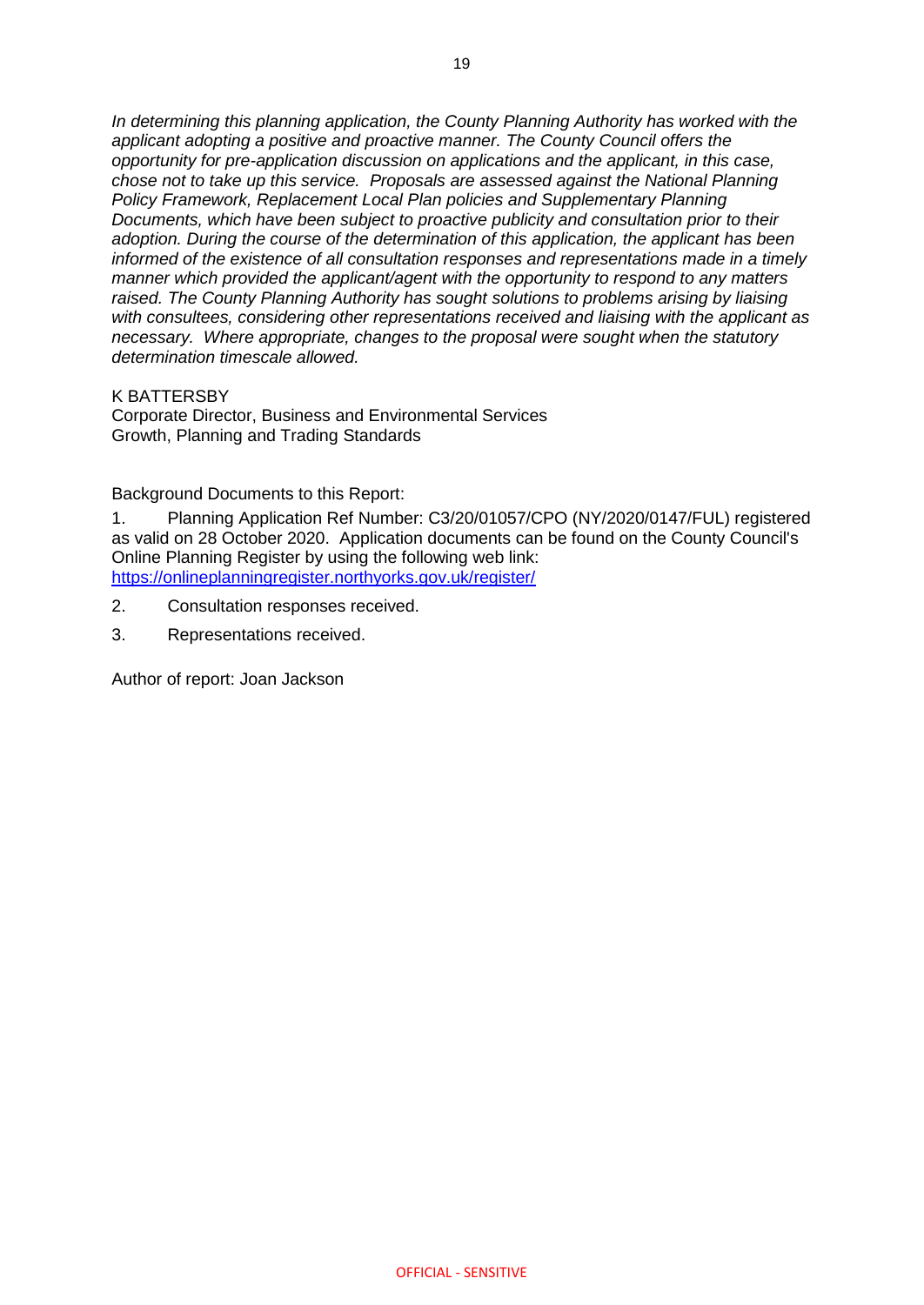

Location Plan



OFFICIAL - SENSITIVE